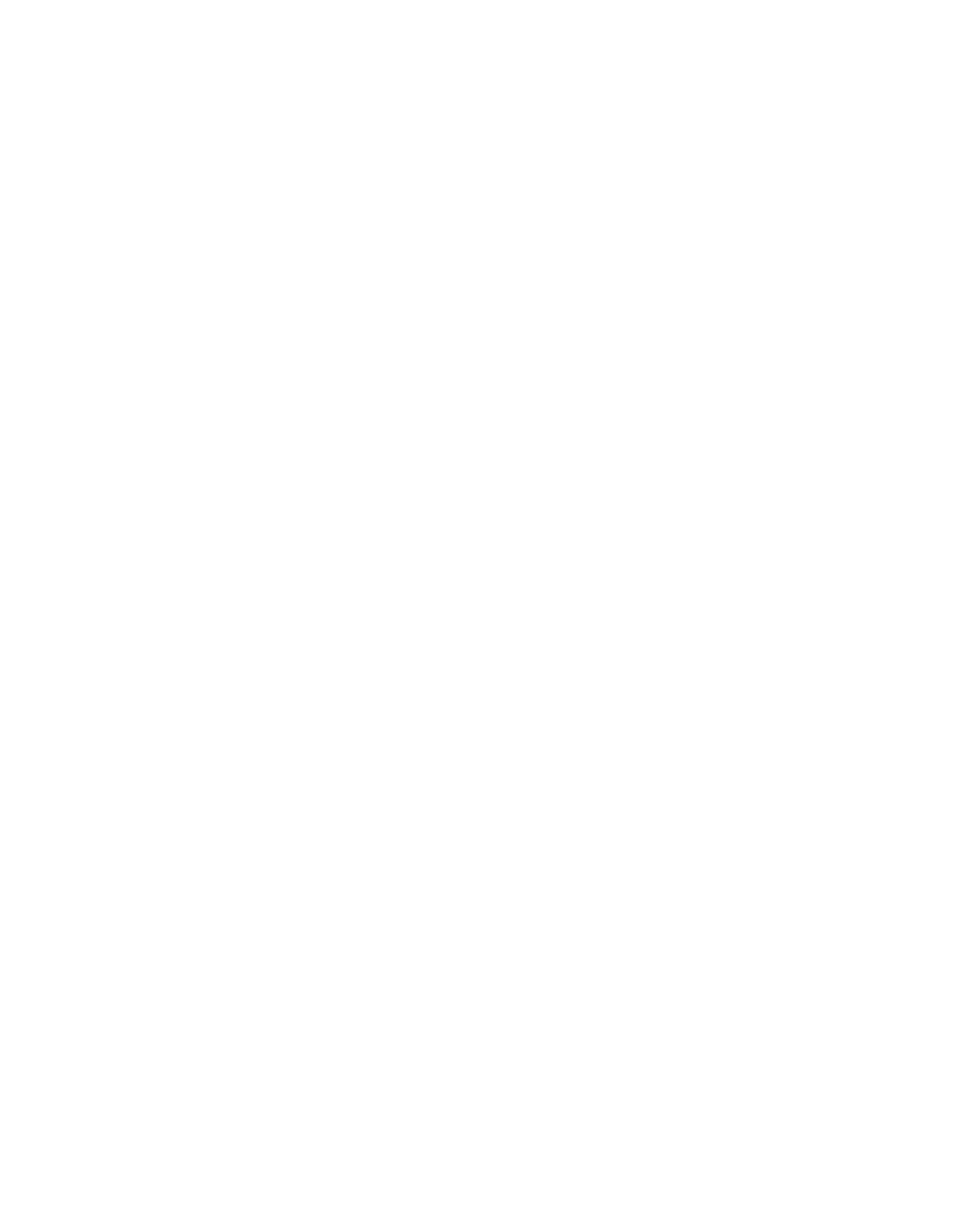# **On a World Climate Assembly and the Social Cost of Carbon**

Martin L. Weitzman

*Harvard University*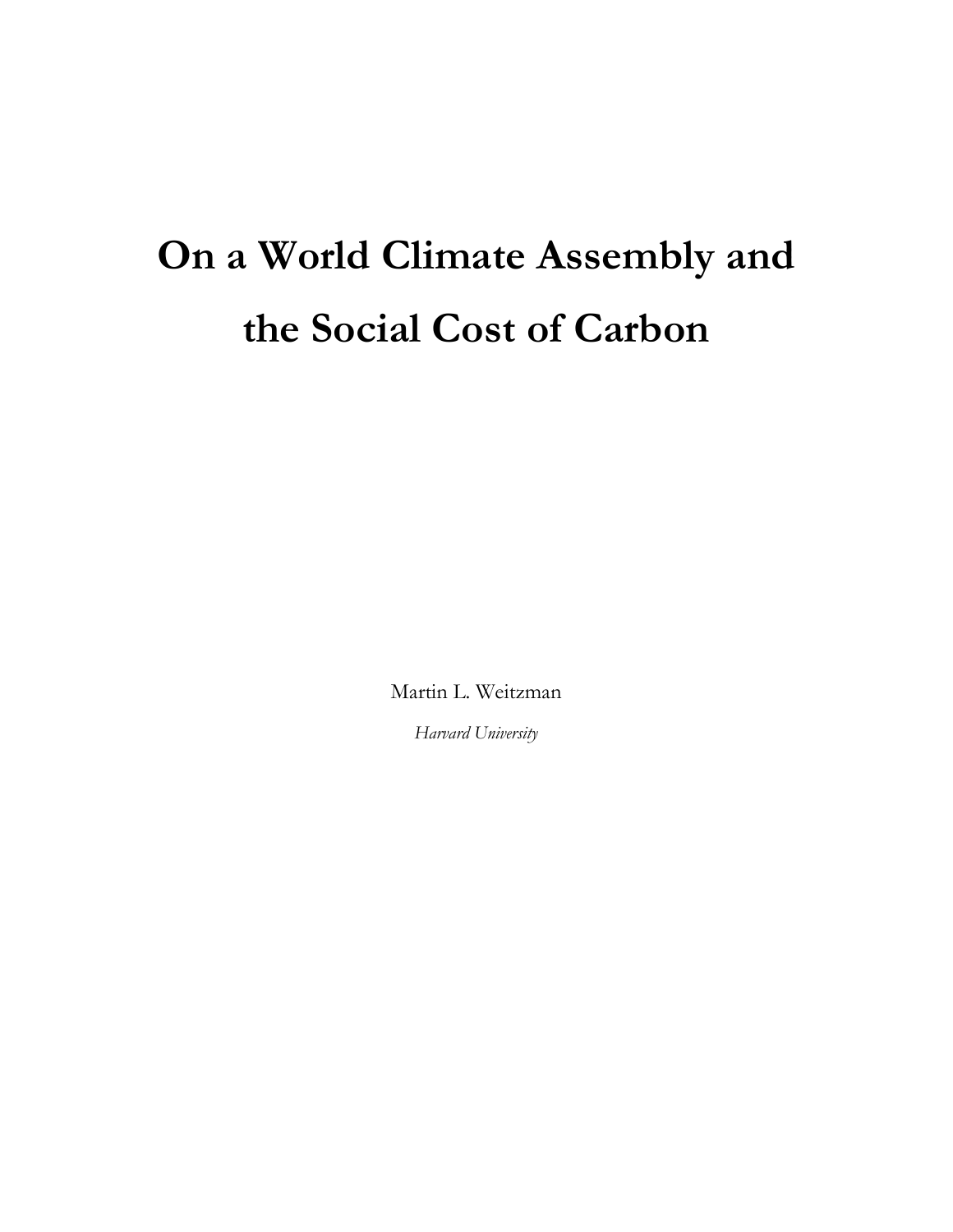#### **The Harvard Environmental Economics Program**

The Harvard Environmental Economics Program (HEEP) develops innovative answers to today's complex environmental issues, by providing a venue to bring together faculty and graduate students from across Harvard University engaged in research, teaching, and outreach in environmental, energy, and natural resource economics and related public policy. The program sponsors research projects, convenes workshops, and supports graduate education to further understanding of critical issues in environmental, natural resource, and energy economics and policy around the world. For more information, see the Program's website: http://heep.hks.harvard.edu.

#### **Acknowledgements**

The Enel Endowment for Environmental Economics at Harvard University provides major support for HEEP. The Endowment was established in February 2007 by a generous capital gift from Enel SpA, a progressive Italian corporation involved in energy production worldwide. HEEP receives additional support from the affiliated Enel Foundation.

HEEP also receives support from BP, Chevron Services Company, Duke Energy Corporation, and Shell. HEEP enjoys an institutional home in and support from the Mossavar-Rahmani Center for Business and Government at the Harvard Kennedy School. HEEP collaborates closely with the Harvard University Center for the Environment (HUCE). The Center has provided generous material support, and a number of HUCE's Environmental Fellows and Visiting Scholars have made intellectual contributions to HEEP.

HEEP and the closely-affiliated Harvard Project on Climate Agreements are grateful for additional support from the Harvard University Climate Change Solutions Fund; the Belfer Center for Science and International Affairs and the Ash Center for Democratic Governance and Innovation—both located at the Harvard Kennedy School; Christopher P. Kaneb (Harvard AB 1990); and the International Emissions Trading Association (IETA).

Previous sponsors include: the Alfred P. Sloan Foundation, the AVINA Foundation, Bank of America, Castleton Commodities International LLC, ClimateWorks Foundation, Doris Duke Charitable Foundation, the James M. and Cathleen D. Stone Foundation, the National Science Foundation, the U.S. Department of Energy, and the U.S. Environmental Protection Agency.

#### **Citation Information**

Weitzman, Martin L. "On a World Climate Assembly and the Social Cost of Carbon." Discussion Paper 2016-72. Cambridge, Mass.: Harvard Environmental Economics Program, November 2016.

The views expressed in the Harvard Environmental Economics Program Discussion Paper Series are those of the author(s) and do not necessarily reflect those of the Harvard Kennedy School or of Harvard University. Discussion Papers have not undergone formal review and approval. Such papers are included in this series to elicit feedback and to encourage debate on important public policy challenges. Copyright belongs to the author(s). Papers may be downloaded for personal use only.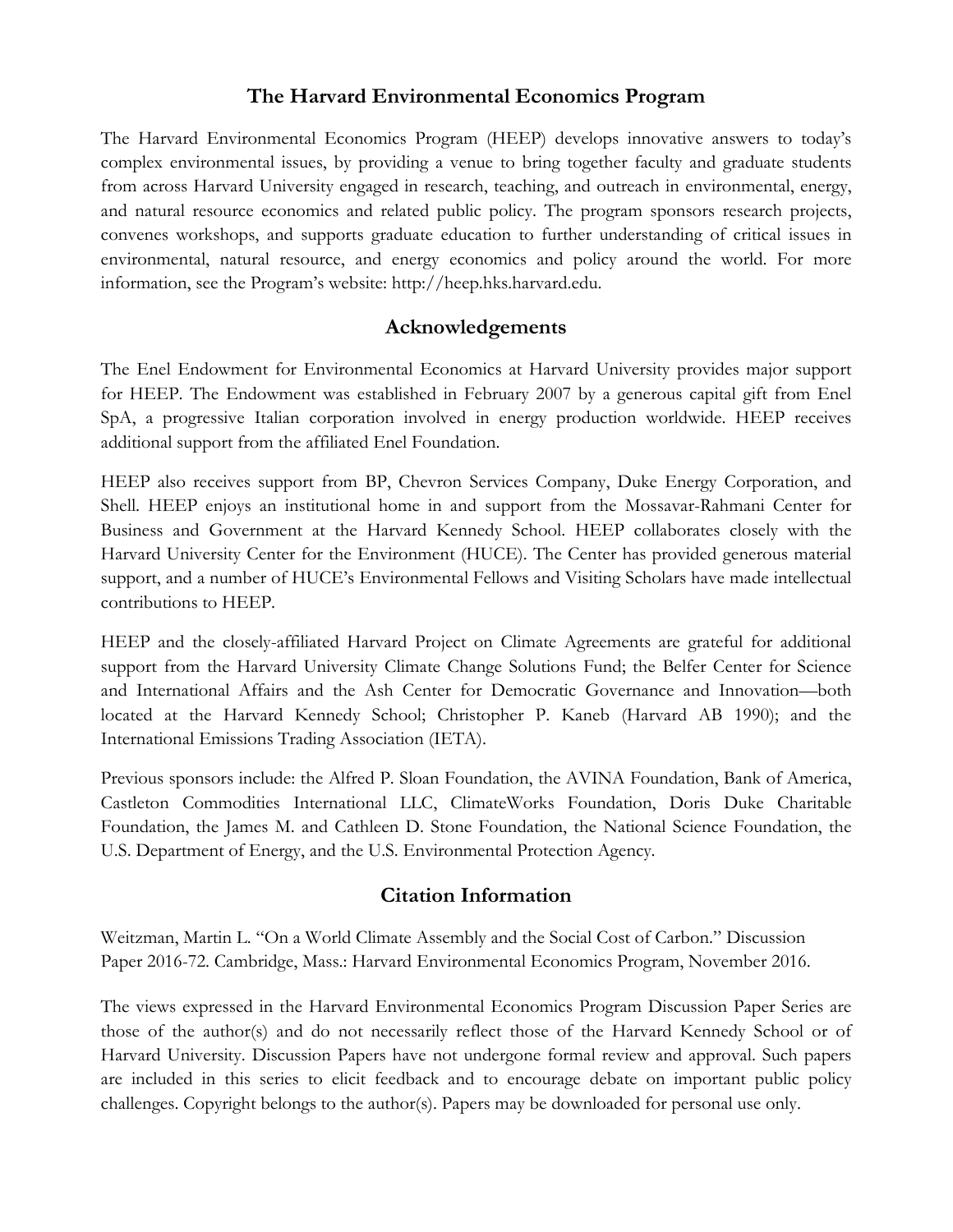## On a World Climate Assembly and the Social Cost of Carbon

Martin L. Weitzman

October 28, 2016

#### Abstract

This paper postulates the conceptually useful allegory of a futuristic "World Climate Assemblyî (WCA) that votes for a single worldwide price on carbon emissions via the basic democratic principle of one-person one-vote majority rule. If this WCA framework can be accepted in the first place, then voting on a single internationallybinding minimum carbon price (the proceeds from which are domestically retained) tends to counter self-interest by incentivizing countries or agents to internalize the externality. I attempt to sketch out the sense in which each WCA-agent's extra cost from a higher emissions price is counter-balanced by that agent's extra benefit from inducing all other WCA-agents to simultaneously lower their emissions in response to the higher price. The first proposition of this paper derives a relatively simple formula relating each emitter's single-peaked most-preferred world price of carbon emissions to the world "Social Cost of Carbon" (SCC). The second and third propositions relate the WCA-voted world price of carbon to the world SCC. I argue that the WCA-voted price and the SCC are unlikely to differ sharply. Some implications are discussed. The overall methodology of the paper is a mixture of mostly classical with some behavioral economics.

JEL Codes: F51, H41, Q54, Q58, K33

Keywords: Climate change, Global warming, International public goods, Prices versus quantities, Social cost of carbon, World climate assembly, Climate club, Paris accord

Department of Economics, Harvard University (mweitzman@harvard.edu). For helpful comments, but without implicating them in errors or interpretations, I am indebted to Geir Asheim, Daniel Bodansky, Patric Bolton, John Broome, Dallas Burtraw, Daniel Cole, Vincent Crawford, Stephen DeCanio, Duncan Foley, Jeffrey Frankel, Roger Guesnerie, Gilbert Metcalf, Juan Moreno-Cruz, Ian Parry, John Roemer, Richard Schmalensee, Joseph Shapiro, Thomas Sterner, Massimo Tavoni, Gernot Wagner, David Weisbach.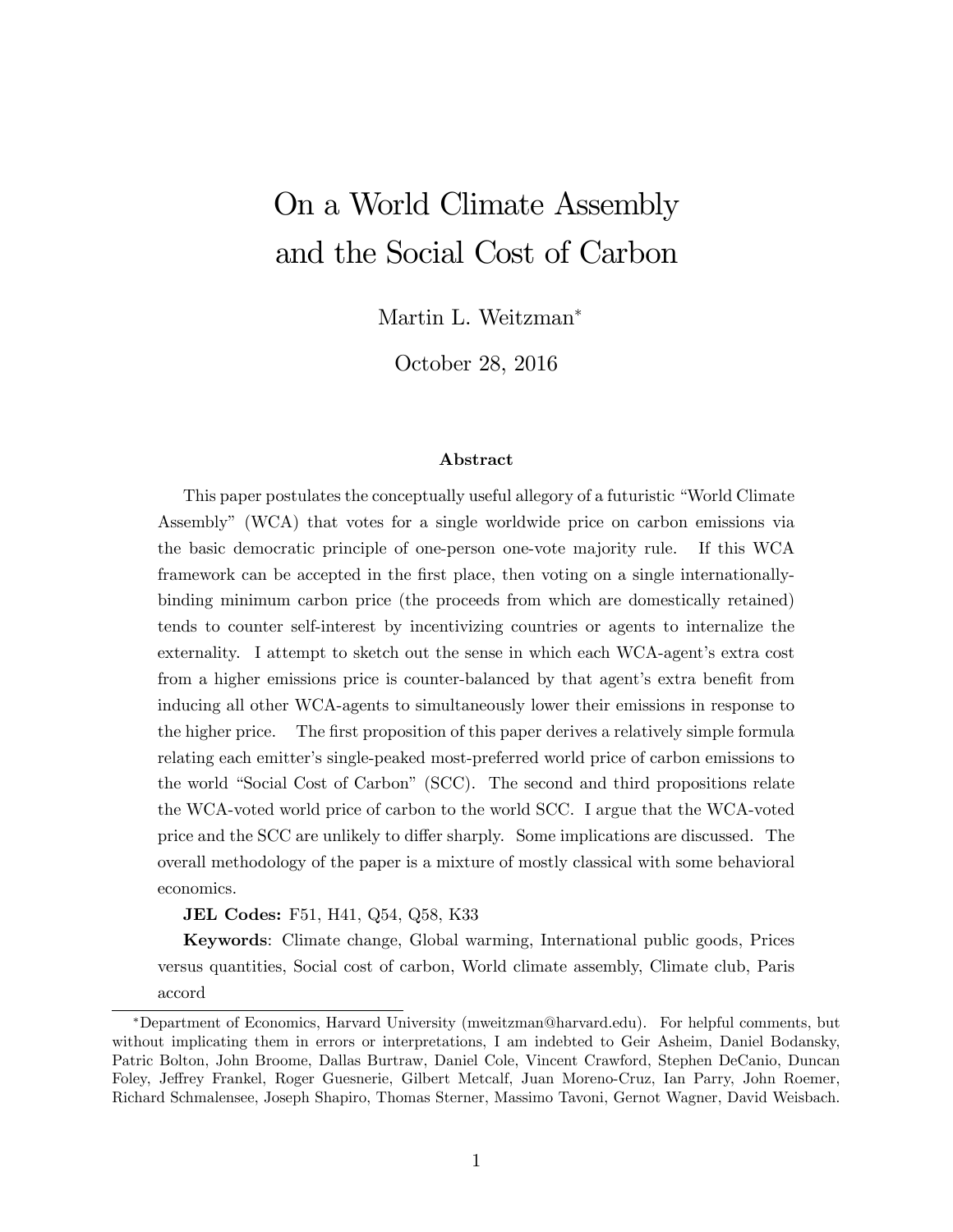#### 1 Introduction

Climate change is a global public-goods externality whose formal resolution requires an unprecedented degree of international cooperation and coordination. This international climate-change externality has frequently been characterized as the most difficult public goods problem that humanity has ever faced. I concentrate in this paper on carbon dioxide  $(CO<sub>2</sub>)$ , which is by far the most important greenhouse gas  $(GHG)$ , but in principle the discussion could be extended to emissions of all relevant GHGs. Throughout the paper I blur the distinction between carbon dioxide and carbon because the two are linearly related.<sup>1</sup>

The core problem confronting the political economy of climate change is an inability to coordinate global social outcomes to overcome the obstacles associated with free-riding on a very important international public good. The 'international' part is significant. Even within a nation, it can be difficult to resolve public-goods problems. But at least there is a national government, with some governance structure, able to exert some control over externalities within its borders. A national government can (at least in principle) impose targets on national public goods. With climate change there is no overarching global governance mechanism capable of coordinating the actions necessary to overcome the international problem of free-riding. Instead, instruments of control, such as prices and/or quantities, must be negotiated among sovereign nations.

My point of departure throughout this paper is the critical centrality of the international free-rider problem as the cause of negotiating difficulties on climate-change emissions. Negotiators here are playing a game in which self-interested strategies are a crucial consideration. Negotiating rules "frame" an important part of the game, and can thereby "frame" the form that self-interest takes, for better or for worse.

Throughout this paper I basically argue that a uniform global tax-like price on carbon emissions, whose revenues each country retains, can provide a focal point for a reciprocal common commitment, whereas quantity targets, which do not nearly as readily present such a single focal point, have a tendency to rely ultimately on individual commitments.<sup>2</sup> As a consequence, negotiating a uniform minimum global carbon tax or price can help to solve the externality problem while individual quantity caps tend to incorporate it. I will try to explain why negotiating or voting a uniform minimum carbon price embodies what I will call a "countervailing force" against narrow self-interest by automatically incentivizing all

 $1$ One ton of carbon equals 3.67 tons of carbon dioxide. My default unit is metric tons of carbon dioxide  $(CO<sub>2</sub>)$ .

<sup>&</sup>lt;sup>2</sup>The price-tax would be levied within the country that actually burns the carbon and releases the  $CO<sub>2</sub>$ emissions into the atmosphere. For convenience, this carbon price-tax should probably be levied as far upstream as possible within the country that actually combusts the carbon and produces the  $CO<sub>2</sub>$  emissions.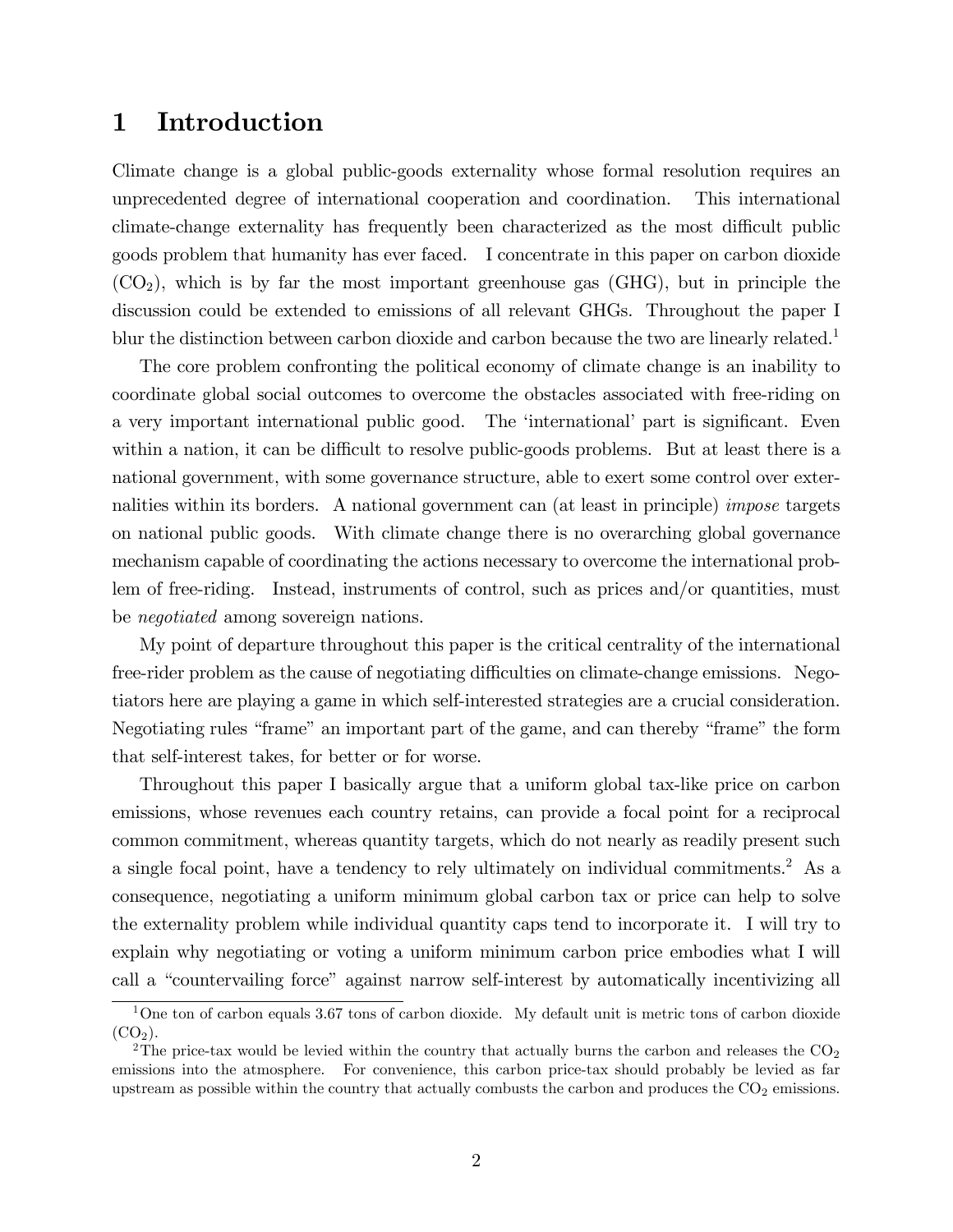negotiating parties to internalize, at least approximately, the global warming externality. The basic challenge, as I see it, is to construct a relatively simple, familiar, transparent, and acceptable one-dimensional international quid-pro-quo mechanism, which automatically aligns world interests by embodying the principle of  $\mathrm{``I}$  will if you will. $\mathrm{''}^3$ 

The style of this paper is a sometimes awkward blend of classical with some behavioral economics, which seems unavoidable in discussing actual attempts to resolve the free-rider problem associated with the international public good (or bad) of climate change. The paper postulates and analyzes the conceptually useful allegory of a futuristic "World Climate Assemblyî (WCA) that votes for a single worldwide minimum price on carbon emissions via the basic democratic principle of one-person one-vote majority rule. If this WCA framework can be accepted in the first place (as a kind of a "worldwide plebiscite"), then voting on a single internationally-binding minimum carbon price, the proceeds from which are domestically retained, tends to counter self-interest by incentivizing countries or agents to internalize the externality. Toward the end of the paper I discuss what might entice countries to entertain a WCA-voted majority-rule price of carbon and why countries might uphold the results of this WCA-voted outcome.<sup>4</sup>

Some of the themes presented here have been preliminarily explored in previous papers.<sup>5</sup> The principal novelty of these notes is to develop relatively simple closed-form expressions relating each emitter's single-peaked most-preferred world price of carbon to the world "Social" Cost of Carbon" (SCC) and also relating the WCA-voted price of carbon to the SCC. Using some new results, the paper argues that the WCA-voted majority-rule carbon price and the SCC are unlikely to differ sharply. An extremely simplified numerical exercise roughly supports this conclusion. Some implications of the paper's main results are discussed.

### 2 Brief Background History of Climate Negotiations

From the actual entering into force of the Kyoto Protocol in February 2005 to the Paris COP21 agreement of December 2015 (and perhaps afterwards), the world seemed mired in what has been called "global warming gridlock." $6$ 

<sup>&</sup>lt;sup>3</sup>For more about the intellectual coherence of this quid-pro-quo price mechanism, see MacKay, Cramton, Ockenfels and Stoft (2015).

 ${}^{4}$ In particular, I discuss the possible relationship between this paper's proposed WCA and the "climate clubî proposed by William Nordhaus (2015).

 $5$ See Weitzman (2014) and Weitzman (2015).

 $6\,Global\,Warning\, Gridlock$  is the title of a book by David Victor (2011), who popularized the phrase. For more information on the Kyoto Protocol, see the Wikipedia entry for "Kyoto Protocol" and the many other relevant references cited there. For more information on the Paris COP21 Accords, see the Wikipedia entry for "Paris Agreement" and the many other relevant references cited there. A balanced evaluation of COP21 is Keohane and Oppenheimer (2016).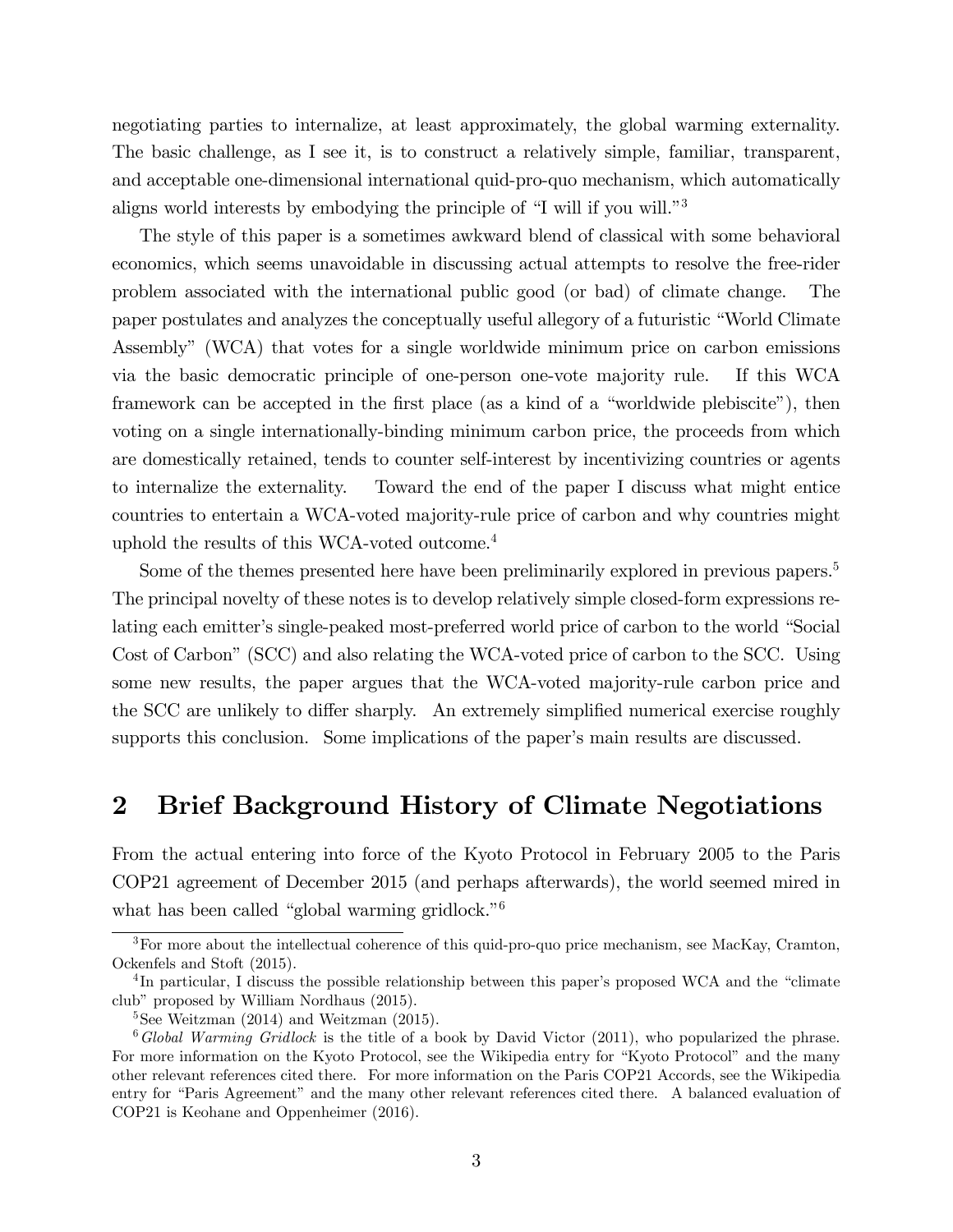The Kyoto agreement, negotiated in December 1997, began by dividing the world into two huge blocs under the so-called "principle of common but differentiated responsibility and respected capabilities." The "Annex I" bloc of countries included most of the world's high-income advanced industrial nations. The rest of the world, the "non-Annex I" bloc of countries, included most of the world's low-income developing nations. In a gesture towards the principle of top-down coordination, the Annex I countries agreed to "legally binding" average emissions reductions in 2008-2012 of approximately 5% relative to their baseline emissions of 1990. The non-Annex I countries were not constrained by "legally binding" emissions reductions, but otherwise agreed to cooperate.

In reality, the "legally binding" emissions reductions of the Kyoto Protocol were anything but, because there was no provision for a mechanism to enforce compliance. There was no provision for a mechanism to enforce compliance because, essentially, at the end of the day, the parties did not really want to be bound by such a mechanism.

Almost from the beginning, the United States and Australia refused to ratify the Kyoto treaty (ostensibly on the grounds that the non-Annex I countries were unfairly exempt from responsibilities). Subsequently, Canada, Japan, and Russia pulled out of their part of the agreement and refused to take on future commitments.

I think it is fair to say that the "spirit" of Kyoto was a top-down intended adherence to something like the following scenario. The Annex I countries would agree to show good faith first by voluntarily lowering their emissions in 2010 by about  $5\%$  relative to their 1990 emissions. Then, in a second stage, after around 10 years (approximately by 2012 or so), the hope was that the non-Annex I countries would be impressed by the good faith effort shown over the previous decade by the Annex I countries and would hopefully join the effort by pledging something like an emissions reduction target of  $5\%$  in 2020 (relative to 1990 emissions), while the Annex I countries would agree to a more stringent emissions reduction target of about 10%. In reality, no such second stage of synchronized ratcheted-up commitments ever materialized.

The recently concluded Paris COP21 Agreement of December 2015 (by contrast with Kyoto) made no formal distinction between developed and developing countries. In principle, all nations were treated symmetrically. The Paris Accord nominally covered countries currently accounting for some 95% of world carbon dioxide emissions. Countries agreed to make voluntary pledges, now named euphemistically (in realpolitik diplomatic language) "Intended Nationally Determined Contributions" (INDCs). The INDCs aspired to be transparent in the sense that monitoring, reporting, and verification would in principle be subject to uniform standards. COP21 committed countries to report INDC compliance every five years or so and to set new (and hopefully more ambitious) INDCs for the next five-year pe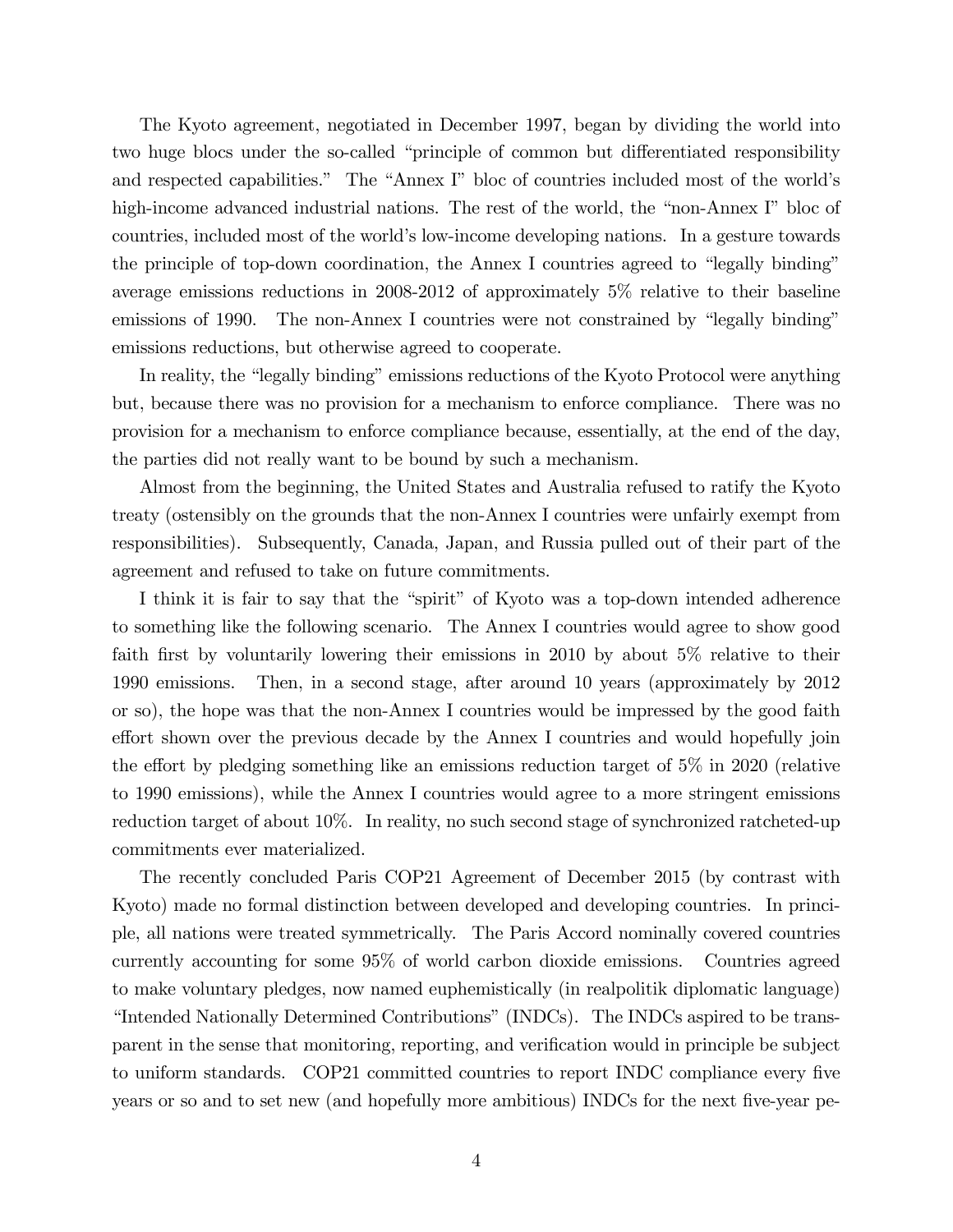riod, a policy sometimes labeled "pledge and review." There was also provision for possible international linkages via the euphemistically named "Internationally Transferred Mitigation Outcomes" (ITMOs).

All in all, it seems fair to say that the COP21 Accord, which is as yet not fully tried, represents genuine progress. A critically important first step achieved in COP21 is the near-universal acceptance of the repeated five-year cycle: pledge-verify-review-repledge-etc. At the end of the day, COP21 appears to me to be essentially a gamble that the relatively modest voluntary bottom-up reductions in emissions may buy enough time for the world to develop inexpensive future carbon-free technologies. This seems a risky bet. (Remember, it is stabilized atmospheric stocks of GHGs at low levels that matter for limiting climate change damages, which requires zero net flows of emissions  $-$  a vastly more ambitious goal than stabilizing GHG flows per se.) In any event, it will take maybe a decade or so to sort out the effectiveness of the Paris COP21 Agreement. So far, at least, the modest voluntary reductions in emissions seem not nearly enough to keep global warming on a track below the stated goal of no more than a worldwide average temperature increase of  $2^{\circ}C$ .<sup>7</sup>

The core weakness of the COP21 Paris Accord is essentially the same as the core weakness of the Kyoto Protocol. Neither approach addresses the central problem of free-riding on an international public good of great importance. With COP21, there is no penalty for voluntarily setting under-ambitious national targets, and furthermore there is also no penalty for non-compliance by a country with its own voluntary self-announced targets. The only mechanism countering under-ambition or non-compliance is "blame and shame," which seems to me like a weak incentive for cutting back significantly on the free-riding associated with global carbon emissions.

I think the INDC label says a lot, even granting that the language was constrained by realpolitik diplomatic compromises. The *contributions* are chosen by each country. These COP21 *contributions* are *intended* and *nationally-determined*.<sup>8</sup> It is hard for me to envision how the labels could more strongly emphasize the strictly voluntary nature of the entire exercise. This does not seem to me like a realistic strategy for overcoming the free-riding problem associated with an international public good of great importance.

Consider the following hypothetical thought experiment. In the U.S. clean air amendments of 1990, the U.S. Environmental Protection Agency (EPA) essentially assigned the initial caps on sulfur dioxide  $(SO<sub>2</sub>)$  emissions to various power-plant emitters and allowed (or even encouraged) a cap-and-trade system. Suppose instead of assigning initial caps on  $SO_2$ 

<sup>&</sup>lt;sup>7</sup>Much less the virtually-impossible  $1.5^{\circ}$ C goal also mentioned in the Paris COP21 agreement.

<sup>&</sup>lt;sup>8</sup>When a state formally submits its instrument of ratification to the UNFCC Secretariat, it is supposed to include its NDC (no I). Even so, I think the term NDC is revealing.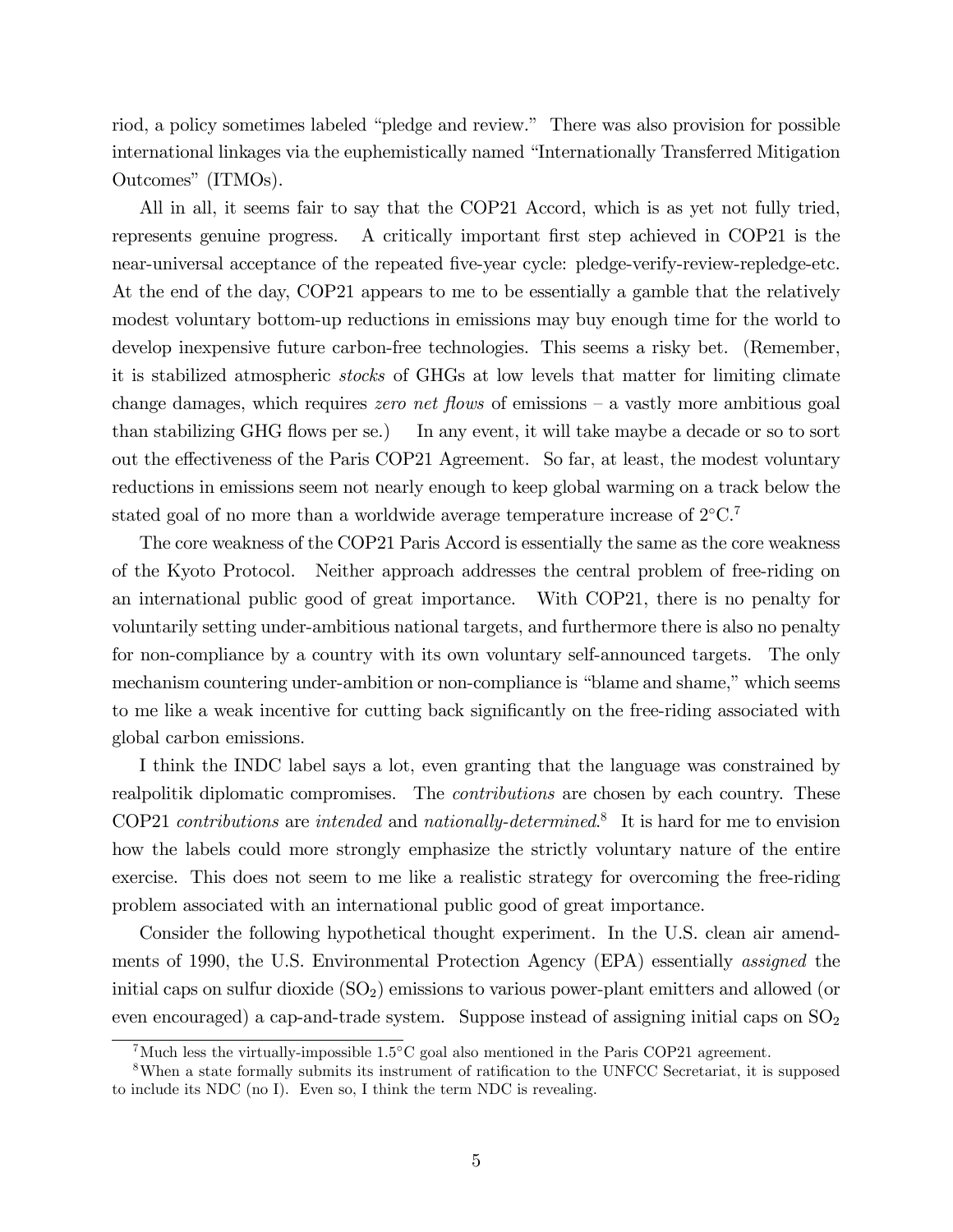emissions, the EPA allowed power plants or companies or states to *voluntarily* negotiate between themselves their own initial caps on  $SO_2$  emissions. Suppose further that no penalties were imposed by the EPA for either under-ambitious voluntary targets or under-fulfillment of these under-ambitious voluntary targets. Everyone would conclude that this was a crazy idea that stood effectively no realistic chance of curtailing U.S.  $SO_2$  emissions. Yet this is essentially the way that COP21 proposed to deal with  $CO<sub>2</sub>$  emissions on a worldwide scale via the INDC approach. Maybe this is an unfair comparison because COP21 is much better than no international agreement at all. It remains to be seen whether COP21 can evolve into a worldwide system with penalty-teeth that actually "bite" but, again, it seems to me like a risky bet.

If the Paris COP21 approach fails to halt "dangerous anthropogenic global warming"  $$ in the form of a perception of an impending climate catastrophe that is felt on a worldwide grassroots level  $-$  then I think there may be more pressure on creating a top-down international mechanism with actual sanctions that actually work. Desperate times demand desperate measures. If climate change becomes sufficiently threatening to an "average" citizen of the world on a grassroots level, then public opinion may support relinquishing some national sovereignty in favor of the greater good. Opportunities for comprehensive topdown solutions will likely arise (probably in response to future perceptions of climate-linked catastrophes) and we should be ready beforehand by thinking through the consequences now. This paper is futuristic in the sense that it is targeted towards the eventuality of a meaningful top-down climate change treaty that goes well beyond the narrow volunteerism of COP21.<sup>9</sup>

#### 3 A World Climate Assembly

The inspiration behind the line of reasoning in this paper is the perception of a strong need for some radical rethinking of international climate policy. As a possibly useful conceptual guide for what negotiations might accomplish, I ask the reader to temporarily suspend disbelief by considering what might happen in a futuristic "World Climate Assembly" (WCA) that votes for a single harmonized worldwide minimum price on carbon emissions, which will apply for everyone, via the basic democratic principle of one-person one-vote majority rule.<sup>10</sup> In this

 $9As$  will be explained in the concluding section, the WCA can be made to cohere with a top-down "climate club" along the lines of Nordhaus  $(2015)$ .

 $10$  In principle, one could consider alternative voting rules, such as one vote per country, or one vote per dollar of GDP, or so forth. In these alternatives there is no good analogue of the basic propositions of this paper. Furthermore, I think the inherent democracy of one-person one-vote is an attractive feature in and of itself, thereby perhaps easing acceptance of WCA participation.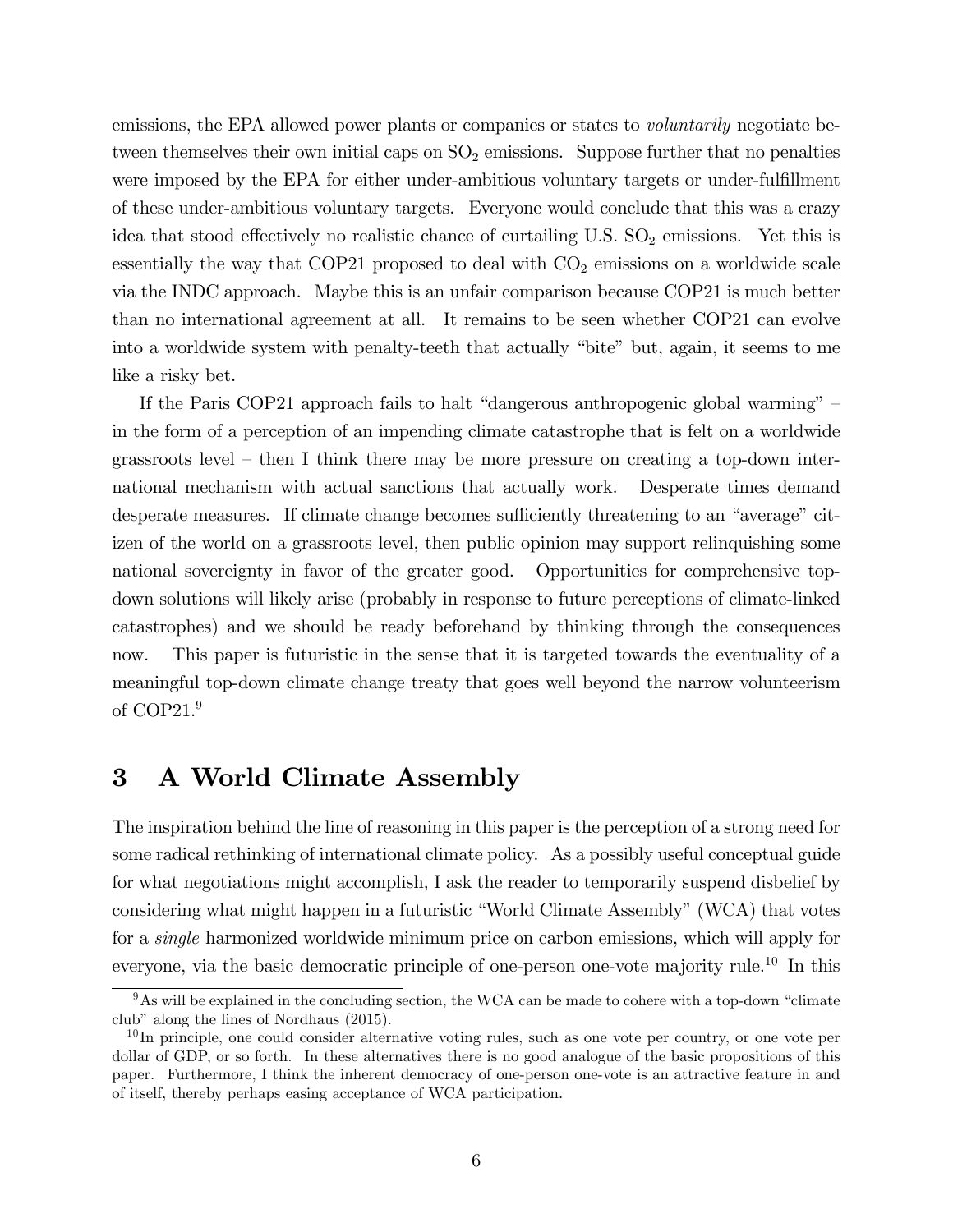conceptualization, nations would vote along a single price dimension for their desired level of emissions stringency on behalf of their citizen constituents, but the votes are weighted by each nation's population. An important part of this setup is that each nation retains internally the proceeds from the internationally harmonized price-tax, which in the model will be assumed to be revenue neutral for the nation as a whole.

Right now, anything like a WCA seems hypothetical and hopelessly futuristic. It presumes a state of mind where the climate-change problem has become sufficiently threatening on a grassroots level that world public opinion is ready to consider novel governance structures, which involve relinquishing some national sovereignty in favor of the greater good. What might be the justification for a new international organization like the WCA? The ultimate justification is that big new problems may require big new solutions.

In a future world searching for some effective solution to the important externality of climate change, perhaps it is at least worth considering establishing a new organization along the lines of a WCA. After all, even were the world to agree to focus on a one-dimensional harmonized carbon price, it is useful to have some concrete fallback decision mechanism behind vague "negotiations" because there are bound to be disagreements, whose resolution is unclear, about what that common carbon price should be. I essentially assume that it is in the interest of enough nations to forfeit their free-rider rights to pollute in favor of a WCA voting solution of the global warming externality. This is truly a heroic assumption at the present time because a WCA does not correspond to any currently-existing international body. Taken less literally, the thought experiment of a hypothetical WCA can still help us to concentrate our thinking and intuition on what negotiations should be trying to accomplish. In other words, I am hoping that the fiction of a WCA might be useful in indicating what might be the outcome of less-formal international negotiations.<sup>11</sup>

It could be objected that a "consensus" voting rule, not a majority voting rule, is employed in negotiations under the UN Framework on Climate Change. This "consensus" voting rule has been widely interpreted as requiring near-unanimity. With such a restrictive voting rule, significant progress on resolving the global warming externality seems virtually impossible. Surely, a less restrictive voting-like rule, such as majority rule, would render progress more likely, and is at least worth considering.

One aspect should perhaps be emphasized above all others at the outset. The global

 $11\,\text{As}$  a possible example of movement in this direction, the World Bank (2015) is currently attempting to apply a worldwide SCC of  $$30/tCO<sub>2</sub>$  in its program evaluations, rising over time to  $$80/tCO<sub>2</sub>$  in 2050. Several countries have adopted a carbon price for evaluating regulatory impacts of domestic policies – including Canada, Finland, France, Germany, Italy, Mexico, Netherlands, Norway, Sweden, United States, United Kingdom. The U.S. EPA currently uses a carbon price of  $$40/tCO<sub>2</sub>$  as a point estimate for costbenefit analysis of environmental regulations (see Interagency Working Group on the Social Cost of Carbon  $(2015)$ .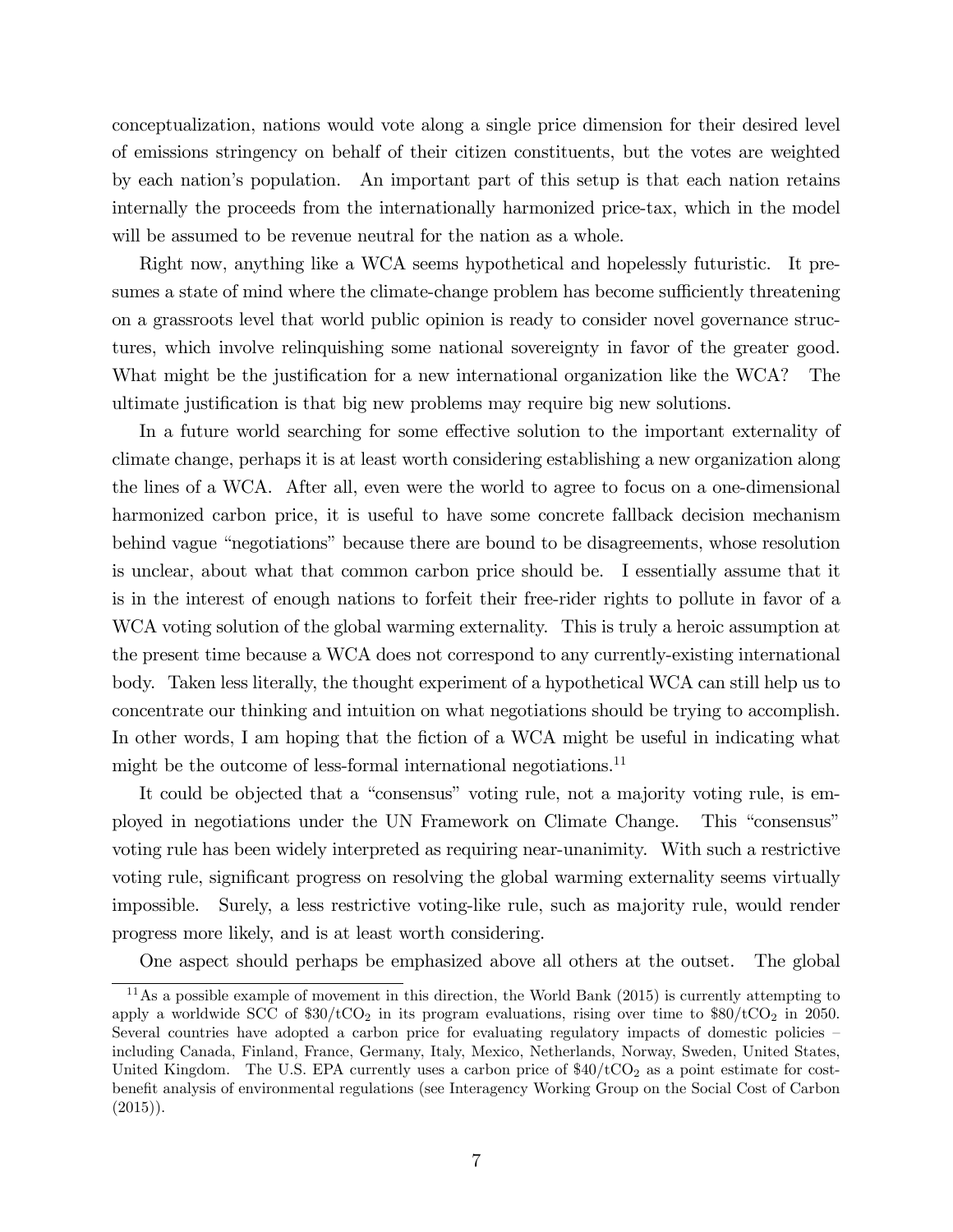warming externality problem is unlikely to be resolved without a binding agreement on, and enforcement of, some overall formula for dividing emissions responsibilities among nations. Voluntary altruism alone will almost surely not solve this international public-goods problem. Of necessity there must be some impingement on national sovereignty in the form of an international mechanism for determining targets, verifying fulfillment, and punishing noncompliance. The question then becomes: which collective-commitment frameworks and formulas are more promising than which others? Again, any "answer" must come in an unavoidable mixture of behavioral and classical economic analysis.

I try to explain why voting on (or, perhaps hopefully, even just negotiating) a uniform minimum carbon price empowers what I will call a "countervailing force" against narrow self-interest by automatically incentivizing all parties to internalize, at least approximately, the global warming externality. Again, the basic challenge, as I see it, is to construct a relatively simple, familiar, transparent, and acceptable one-dimensional international quidpro-quo mechanism, which automatically embodies the principle of "I will if you will."

#### 4 Theory of Negotiating a Uniform Carbon Price

In this paper I examine the theoretical properties of a natural one-dimensional focus on negotiating a single worldwide binding price on carbon emissions, the proceeds from which are domestically retained. For expositional simplicity, I identify this single binding price on carbon as if it were an internationally-harmonized, nationally-collected carbon tax. At a theoretical level of abstraction, I blur the distinction between a carbon price and a carbon tax. However, in actuality, the important thing is acquiescence by each nation to a common binding minimum price on carbon emissions, not the particular mechanism by which this common binding minimum price is attained by a particular nation. At first I merely assume the acquiescence by each nation to a common binding minimum price on carbon, the proceeds from which are domestically retained. Toward the end of this paper I investigate mechanisms and sanctions that might be used to induce or even compel membership in a World Climate Assembly that votes for a single worldwide price on carbon emissions via the basic democratic principle of one-person one-vote majority rule.<sup>12</sup>

A system of uniform national carbon taxes with revenues kept in the taxing country is a relatively simple and transparent way to achieve internationally-harmonized carbon prices.<sup>13</sup>

 $12$ In particular, my proposed WCA solution will be linked there to William Nordhaus's (2015) proposed idea of a "climate club."

<sup>&</sup>lt;sup>13</sup>There is actually a fair-sized literature on a carbon-tax (or carbon-price) approach. See, e.g., Metcalf and Weisbach (2009), Cooper (2010), Cramton, Ockenfels and Stoft (2015), Nordhaus (2013), and the many further references cited in these works. In many of these references the question of exactly who collects the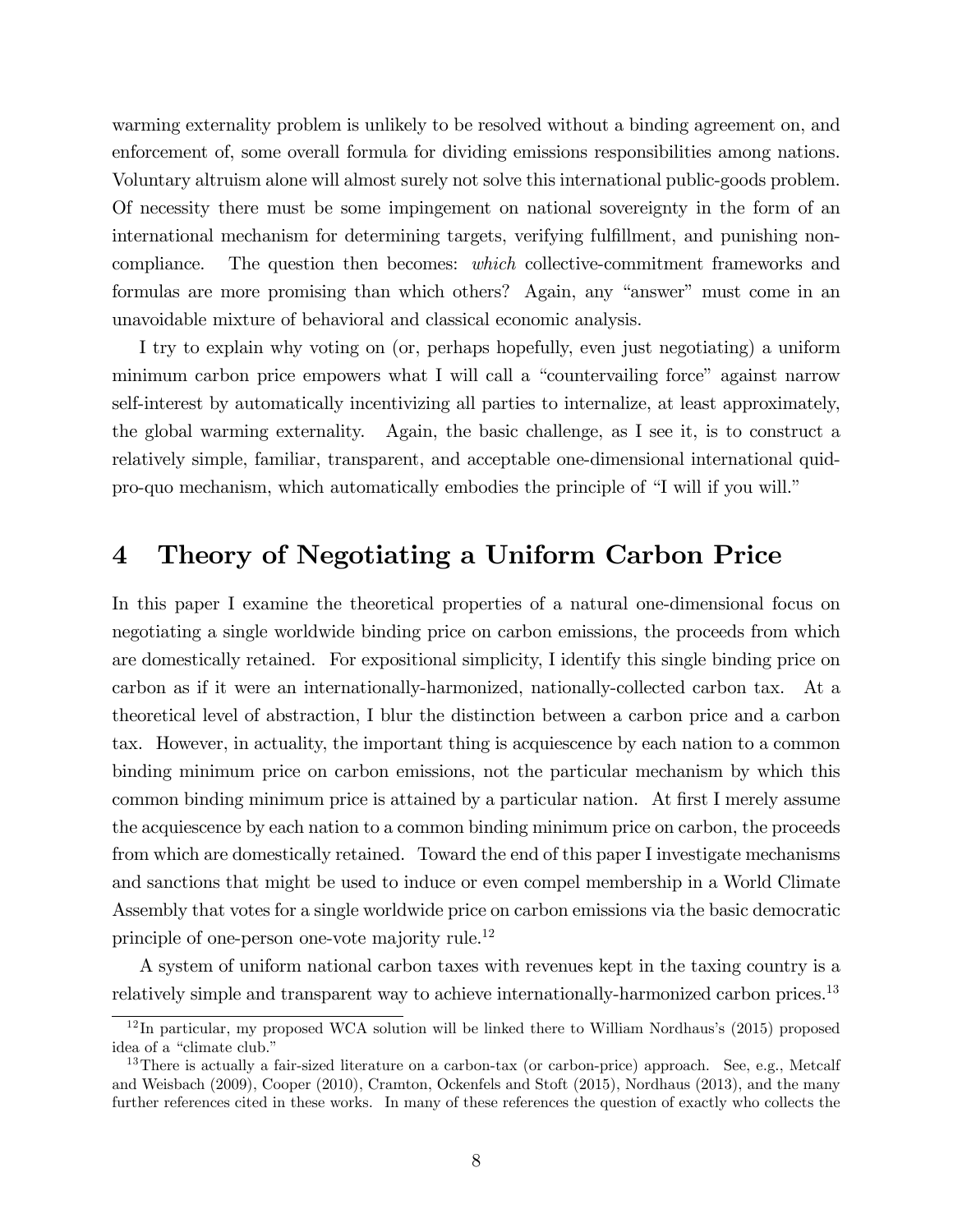But it is not necessary for the conclusions of this paper. Nations or regions could meet the obligation of a minimum price on carbon emissions by whichever internal mechanism they choose  $-$  a tax, a cap-and-trade system, a hybrid system, or whatever else results in an observable price of carbon not below the internationally-agreed minimum. I elaborate further on this issue later.

The collected revenues from an internationally harmonized carbon tax remain within each country, and could be used to offset other taxes or even be redistributed internally as equal lump sum payments to each citizen.<sup>14</sup> This, I think, is a desirable property. I will assume that the net effect of taxing carbon and rebating the tax returns domestically is essentially revenue-neutral. By contrast, the revenues generated from an internationally harmonized cap-and-trade system áow as highly visible (and highly variable) external transfer payments across national borders, which might be politically intolerable for countries required to pay other countries very large (and highly variable) sums of taxpayer-Önanced money to buy permits.<sup>15</sup> We economists, I fear, have failed to sufficiently convince the public that there is an important distinction between a self-collected national tax on carbon emissions and an external tax-like price imposed as if by a third party, which siphons tax-like revenues away from the home country.<sup>16</sup>

There already exists a sizable "traditional" literature comparing carbon-emissions taxes with a cap-and-trade system.<sup>17</sup> Arguments can be made on both sides. In my opinion,

 $16$ Several economists have argued that retained carbon taxes offer a "double dividend" in the sense that overall distortions from taxes on labor and capital can be reduced enough that there is a net benefit after wisely recycling carbon tax revenues. Other things being equal, this would be an argument in favor of a higher price-tax. (For surveys on the literature of the double dividend, see Goulder (2002) or Jorgenson et al  $(2013)$ .) One could also argue the opposite position – that increased tax revenues will be squandered by some governments, thereby yielding a "negative dividend." Other things being equal, this would be an argument in favor of a lower price-tax. In this paper I assume, as a starting point, net revenue neutrality of a carbon tax. Later I indicate how, if there were a constant net tax-offset revenue-recycling effect of the type described here, it could be incorporated into the relevant damages coefficient and all of the theory would go through.

<sup>17</sup>See, e.g., the survey by Goulder and Schein (2013) and the many further references they cite. Ease of administration is one consideration that emerges from this literature. Relative price stability is another.

carbon tax or price is left somewhat up in the air.

 $14$ Such kind of equal redistribution was done in the Canadian province of British Columbia, which is widely viewed as having a highly successful carbon-tax program. For a balanced evaluation of the B.C. carbon tax experience, see, e.g., Harrison (2013).

 $15$  Of course, persuading nations to commit to negotiating a uniform price of carbon in the first place might well involve some "greenfund" equity transfers. Because the imposed "carbon tax" is internally retained within each nation, then, at least for small changes, the green-fund transfers needed to offset increased costs of compliance for price changes are deadweight-loss second-order Harberger triangles of the relatively modest form  $(\Delta P \times \Delta Q)/2$ . The corresponding international transfers in a cap-and-trade system (which can be either positive or negative, depending, among other things, on initial cap assignments) are first-order immodest rectangles of the form  $P \times \Delta Q$ . I am unsure about the significance of this argument for non-small changes. Goulder and Schein (2013) discuss the potential for very large revenue flows from the nations purchasing allowances to the nations selling them.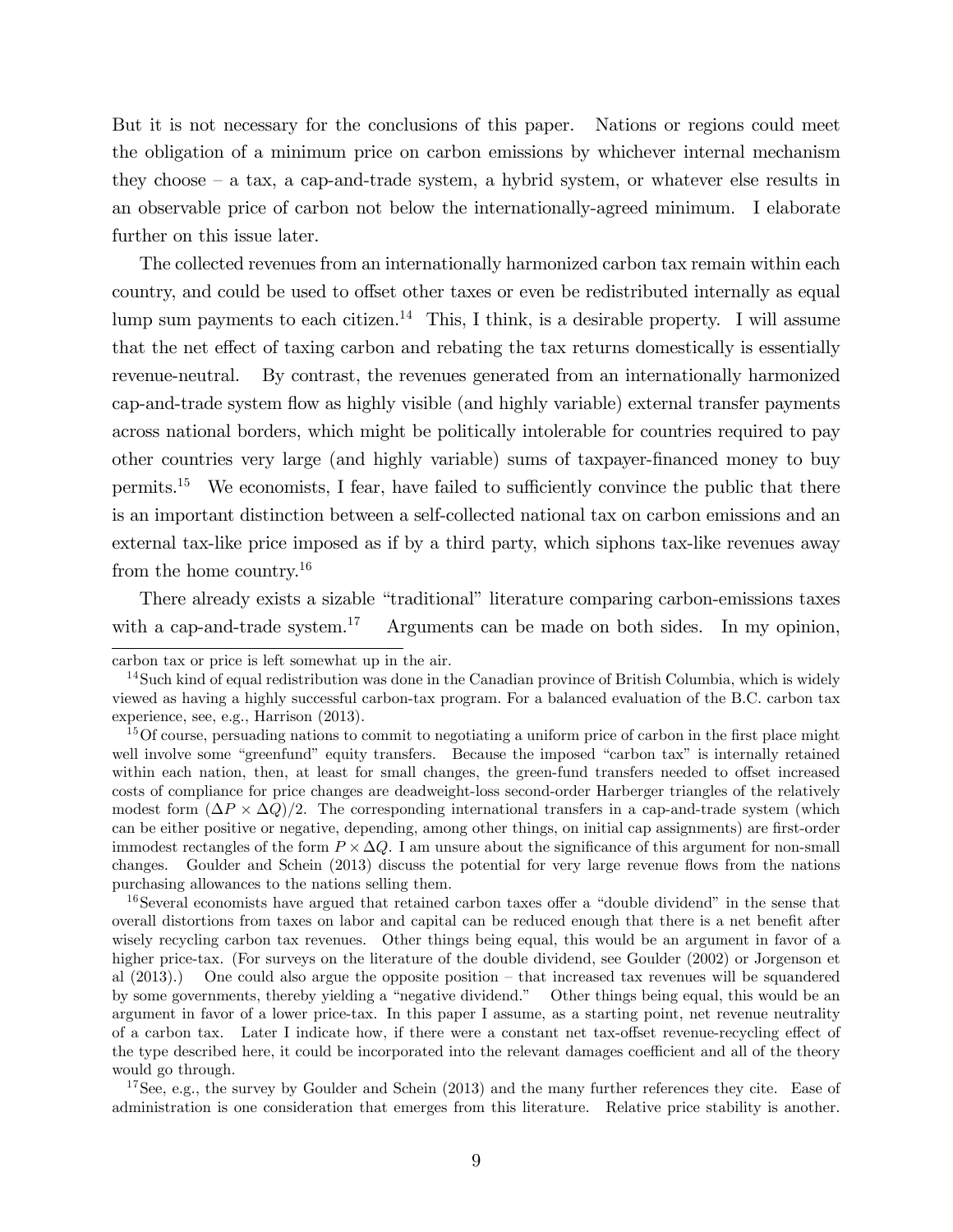one of the most important "traditional" advantages of carbon-emissions taxes over a capand-trade system is the elimination of price volatility, which is extremely poorly tolerated by businesses, politicians, and the public, all of whom desire to rely on a known stable price of  $CO<sub>2</sub>$  emissions. Borenstein (2016) surveys existing cap-and-trade systems for carbon emissions and concludes that price volatility is "a major flaw in cap-and-trade" because "a major predictor of variation in GHG emissions is [the state of] the economy" and "the probability of hitting a middle ground – where allowance prices are not so low as to be ineffective and not so high as to trigger a political backlash – is very low."<sup>18</sup>

In this paper I revisit the debate of "prices versus quantities" from a different, nontraditional, angle. Going back to basics, I would suggest that the instruments of negotiation for helping to resolve the global warming externality by curtailing GHG emissions should ideally possess three desirable properties.

1. Induce cost-effectiveness.

2. Be of one dimension based on a "natural" focal point to facilitate finding an agreement with relatively low transaction costs.

3. Embody "countervailing force" against narrow self-interested free-riding by automatically incentivizing all negotiating parties to internalize the externality via a simple transparent formula that embodies a common climate commitment based on principles of reciprocity,  $quid$ -pro-quo, and I-will-if-you-will.

Using these three desirable theoretical properties as criteria, I will briefly compare and contrast an idealized binding harmonized tax-like price with an idealized binding cap-andtrade system.

On the first desirable property, in principle both a carbon price and tradable permits achieve cost-effectiveness (provided agreement can be had in the first place).

The second desirable property (low dimensionality) argues in favor of a one-dimensional harmonized tax-like carbon price over an  $n$ -dimensional harmonized cap-and-trade system among  $n$  nations. Alas, this argument is elusively difficult to formulate rigorously, or even to articulate coherently. My argument here is necessarily, at least in part, behavioral or psychological, and relies on empirical counterexamples. In this situation two important empirical counterexamples are the breakdown of the quantity-based top-down Kyoto approach and the under-ambitious quantity-based bottom-up "intended nationally determined contributions"

A third desideratum is minimal payments traversing international boundaries, which represents a politically explosive issue.

<sup>&</sup>lt;sup>18</sup>The influence of so-called "complementary policies" (such as aggressive sector-based targets like low carbon fuel standards) can play a role in making the price elasticity of demand for carbon allowances low, resulting in large price fluctuations within a cap-and-trade system. In the presence of a binding cap-andtrade regime, aggressive sector-based targets can have the perverse effect of relocating  $CO<sub>2</sub>$  emissions to other sectors, but not reducing net total emissions. See, e.g., the discussion in Goulder and Schein (2013).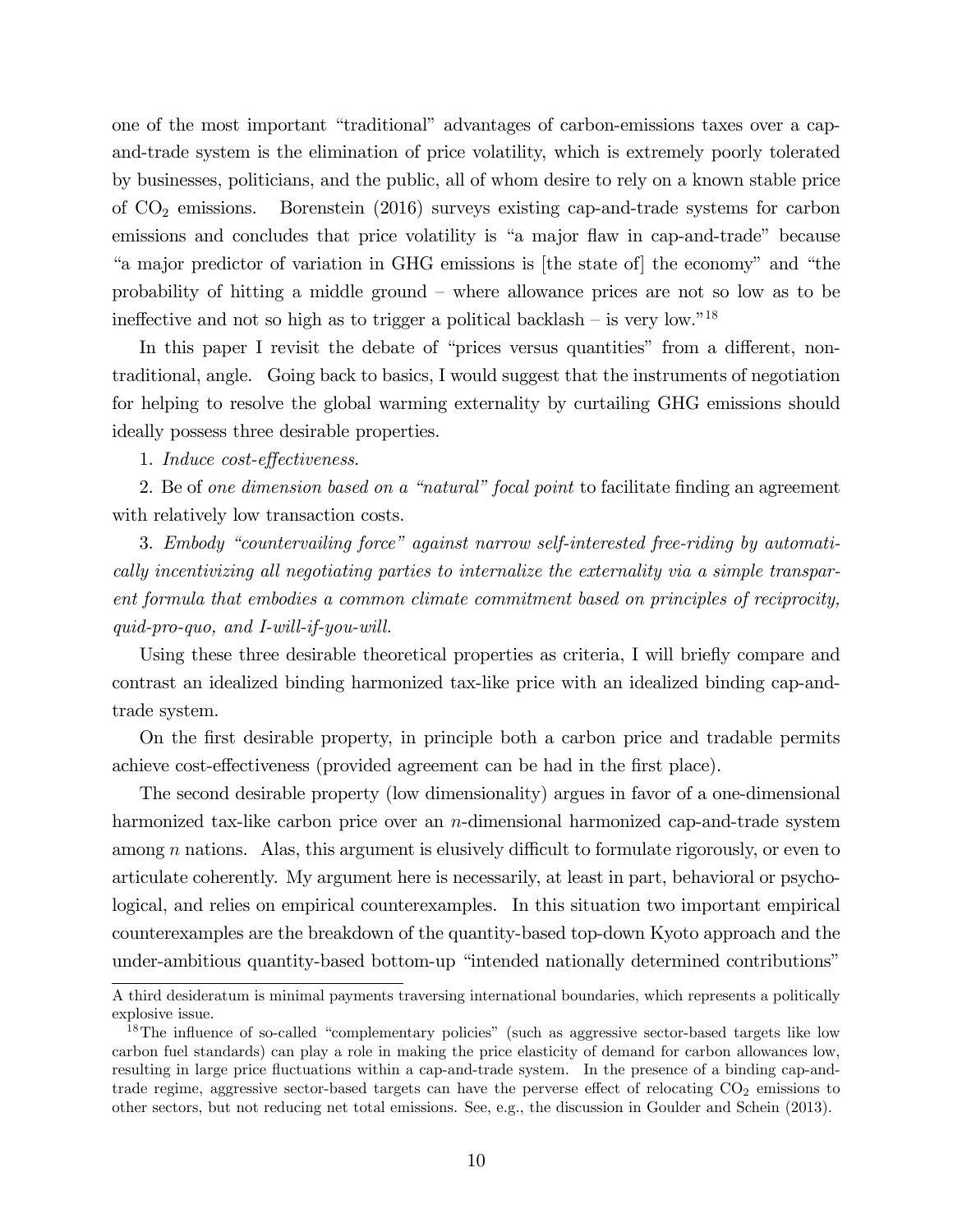actually volunteered by most nations under the COP21 Paris Accord.

With n different national entities, a quantity-based treaty involves assigning n different emissions quotas (whether tradable or not). Treaty making can be viewed as a coordination game with n different players. Such a game can have multiple solutions, often depending delicately on the setup, what is being assumed, and, most relevant here, the choice of negotiating instrument. In the case of Kyoto, the world had in practice arrived at a bad quantity-based free-rider solution that essentially devolved to regional volunteerism. The ultimate outcome of the COP21 Paris Accord remains to be seen, but so far the INDCs actually volunteered by the parties seem underwhelming, even leaving aside the near-impossibility of achieving the stated goal of keeping global warming below 2 C.

Thomas Schelling introduced and popularized the notion of a focal point in game-theoretic negotiations.<sup>19</sup> As applied to the setup of this paper, a focal point of an *n*-party coordination game is some salient feature that reduces the dimensionality of the problem and simplifies the negotiations by limiting bargaining by the parties to some manageable subset, hopefully of one dimension. The basic idea is that by limiting bargaining to a salient focus, there may be more hope of reaching a good outcome. In a somewhat circular definition, a focal point is anything that provides a focus of convergence. The "naturalness" or "salience" of a focal point is an important aspect of Schelling's argument that is difficult to define rigorously and is ultimately intuitive because, ultimately, a focal point is whatever people believe is a focal point. While I think that Schellingís focal-point argument is a very important behavioralpsychological insight into how the world works, it is difficult to model rigorously, and actual applications seem to be as much of an art as a science.<sup>20</sup>

The concept of "transaction cost" is associated with the work of Ronald Coase.<sup>21</sup> The basic idea is that n parties to a negotiation can be prevented from attaining a socially desirable outcome by the costs of transacting the agreement among themselves. One could argue behaviorally that, other things being equal, transaction costs increase monotonically

<sup>21</sup> Coase himself apparently did not invent or even use the term "transaction cost" but he prominently employed the concept. For an application of the transaction cost approach to controlling greenhouse gas emissions, see Libecap (2013).

<sup>&</sup>lt;sup>19</sup>Schelling (1960). See also the special 2006 issue of the *Journal of Economic Psychology* devoted to Schelling's "psychological decision theory," especially the introduction by Colman  $(2006)$ . Three of the seven articles in this issue concerned aspects of focal points, testifying to the lasting ináuence of the concept.

 $^{20}$ David Weisbach suggested to me the following analogy for judging whether a focal point is more or less "natural." Consider cap-and-trade compared with a price-tax. In each case, the natural focal point is equality for the salient feature of the respective regulatory system. For cap-and-trade, the natural focal point is equal per-capita assignment of allowances. This would involve very large taxpayer-financed trans-border revenue flows from the nations purchasing allowances to the nations selling them, which would generate massive conflict and has no realistic chance of being accepted. For a price-tax, the natural focal point is ìequal tax rate, keep the revenues,îwhich by comparison seems much more tolerable. This is not a proof, but I believe that Weisbach's insight is a helpful behavioral-economic intuition.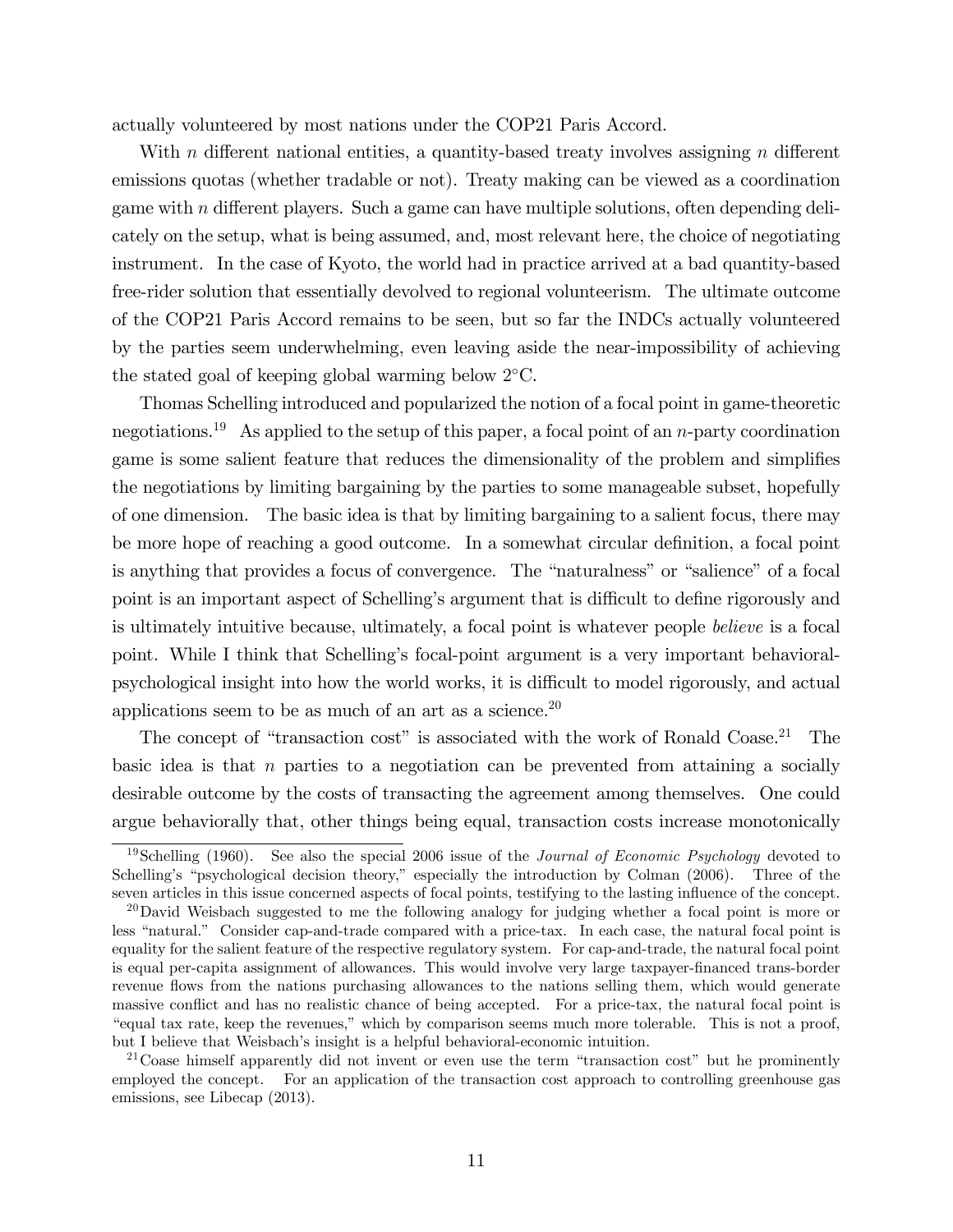with the number of parties *n*.

Negotiating a one-dimensional uniform price with single-peaked preferences has the significant additional property of allowing a simple majority-rule voting equilibrium in the form of the median-voter result of Duncan Black. Importantly here, the one-dimensional case of a single price (with single-peaked preferences) avoids the Arrow impossibility theorem, which states, loosely speaking, that no consistent social choice mechanism exists for making group decisions involving multiple dimensions.<sup>22</sup>

In the case of international negotiations on climate change, I believe that both Schellingís concept of a salient focal point and Coase's concept of transaction costs (as well as Black's median-voter result and Arrowís impossibility theorem) can be used as informal arguments to support negotiating a single harmonized carbon price whose proceeds are nationally rebated. Put directly, it is easier to negotiate one price than  $n$  quantities. The "law of one price" is already a familiar salient feature of competitive markets, whereas there is no such thing as a "law of one quantity."<sup>23</sup> I cannot defend the salience of one price rigorously. At the end of the day, this is more of a plausible behavioral conjecture than a rigorous theorem.

The third desirable property is that the instrument or instruments of negotiation should embody a "countervailing force" against narrow free-riding self-interest by incorporating incentives that automatically internalize the externality. Such incentives should ideally take the form of a simple, reciprocal, common climate commitment based on the quid-pro-quo principle of "I will if you will." I believe this third property is arguably the most important property of all. This "countervailing force" property is inherently built into a price-based harmonized system of emissions charges, but it is absent from a quantity-based international cap-and-trade system, at least as traditionally formulated.

If I am assigned a cap on emissions, then it is in my own narrow free-riding self-interest to want my cap to be as large as possible (regardless of whether or not my cap will be tradable as an allowance permit). The self-interested part of me wants maximal leniency for myself. Other than altruism, there is no countervailing force on the other side encouraging me to lower my desired emissions cap because of the externality benefits I will be bestowing on others.

Within a nation, the government assigns binding caps. But among sovereign nations, binding caps must be *negotiated*. I believe this is a crucial distinction for the success or failure of a cap-and-trade regime. A quantity-based international system fails because no one has an incentive to internalize the externality and everyone has the self-interested

<sup>&</sup>lt;sup>22</sup>Mas-Collell, Whinston, and Green (1995) contains a textbook treatment of the Black median-voter result and the Arrow impossibility theorem.

<sup>&</sup>lt;sup>23</sup>One could also try to argue that one price is "fair" in the sense that it induces equal (marginal) effort among the parties. I am unsure how convincing this argument is, but it might carry some weight.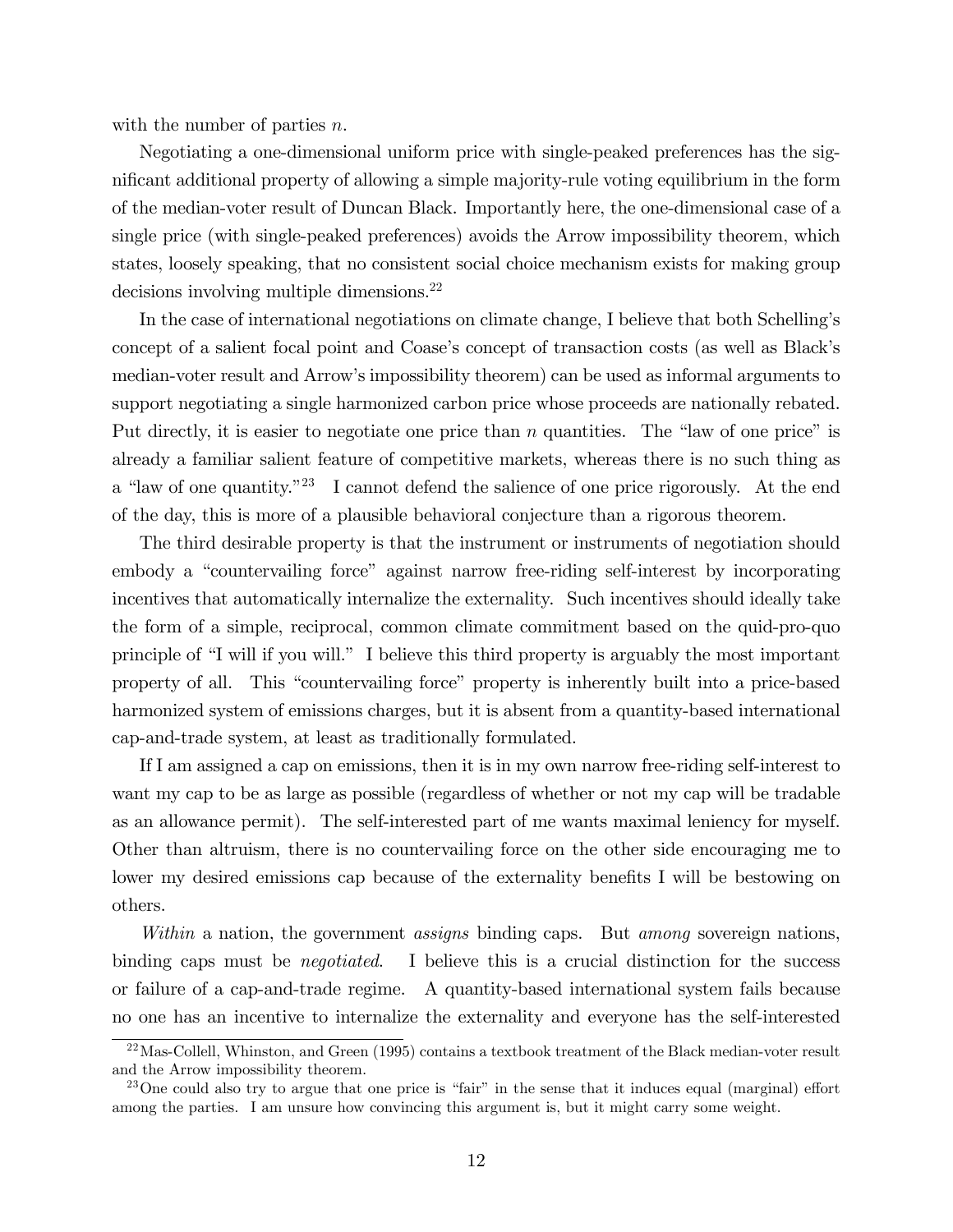incentive to free-ride. What remains is essentially an erratic pattern of altruistic individual volunteerism that is far from a socially optimal resolution of the problem.

An internationally-harmonized, domestically-collected, carbon price is different. If the price were imposed on me alone, then I would wish it to be as low as possible so as to limit my abatement costs. But when the price is uniformly imposed, it embodies a countervailing force that internalizes the externality for me. Counterbalancing my desire for the price to be low (in order to limit my abatement costs) is my desire for the price to be high so that other nations will restrict their emissions, thereby increasing my benefit from worldwide total carbon abatement. A binding uniform minimum price of carbon emissions has a built-in self-enforcing mechanism that countervails free-riding.

In previous work, I have tried to model formally the role of this third "countervailing" force" property of an internationally-harmonized but nationally-collected carbon price.<sup>24</sup> I constructed a basic model indicating an exact sense in which each agent's extra cost from a higher international minimum emissions price is counter-balanced by that agent's extra benefit from inducing all other agents to simultaneously lower their emissions via the higher international minimum price. The key insight from this way of looking at things is that in voting on (or more generally negotiating) a universal minimum carbon price, various nations are, to a greater or lesser degree, internalizing the externality. Loosely speaking, an "average" nation is fully internalizing the externality because its extra cost from a higher emissions price is exactly offset by its extra benefit from inducing all other nations to simultaneously lower their emissions via the higher price.

This paper extends previous work by deriving a relatively simple formula that relates each emitter's single-peaked most-preferred world price of carbon to the world efficiency-price of carbon emissions (aka SCC). Also new here is a detailed analysis of the relationship between the WCA-voted price of carbon and the world SCC. Some implications for majority-rule voting in a WCA are discussed.

### 5 The Model

The formulation here is at a heroic level of abstraction.<sup>25</sup> I wave away innumerable "practical" considerations to focus on a theoretical model. I beg the reader's indulgence for a willing suspension of disbelief while the basic argument is being developed.

The analysis is made cleanest and most transparent when the fundamental unit is the

 $24$ See Weitzman (2014, 2015).

 $^{25}$ The general formulation of this section is an adaptation and expansion of the framework in Weitzman (2014) to this paper. The really novel contribution of these notes comes in the following sections of the paper, which obtain neat, intuitive, closed-form expressions for the case of linear approximations.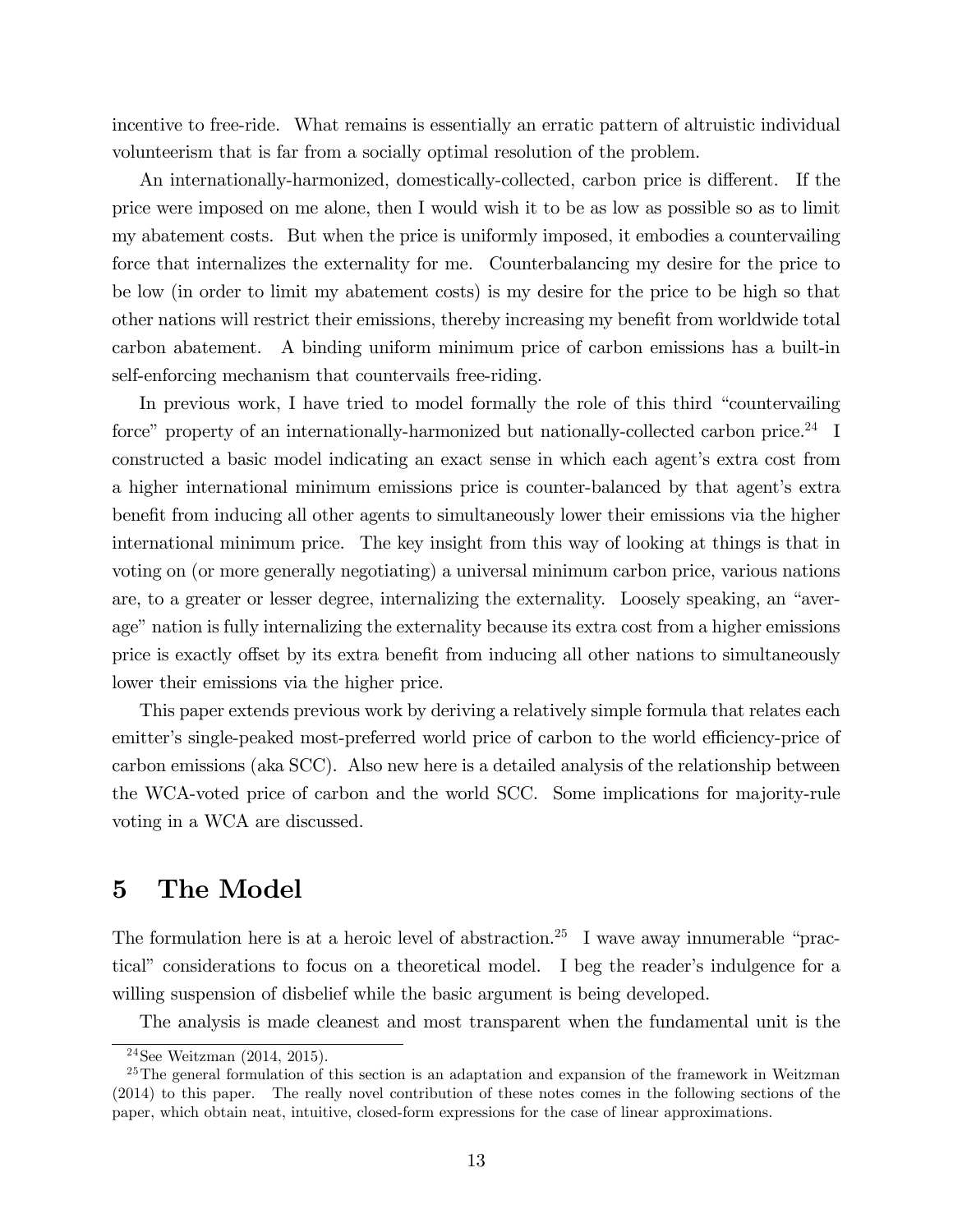person, so that everything is normalized per capita. In reality, of course, people belong to some larger entity, here called a "nation," that (hopefully or presumably) acts on their behalf with respect to carbon price negotiations, enforcement, and revenue recycling. The nation here is an elastic concept, since for the purposes of this paper it might be more appropriate to consider a regional bloc like the European Union as if it comprised a single nation.<sup>26</sup> In this paper it is not really necessary to assume that all of the individuals in one nation (or jurisdiction) are the same.<sup>27</sup> However, it is easiest to start off by conceptualizing that all of the people belonging to one nation are identical individuals whose tastes and technology are representative of that nation. Thus, for clarity, I am effectively assuming that a representative agent stands in for the nation. For an individual belonging to a nation everything  $-$  emissions, costs, damages  $-$  is expressed in per-capita terms for that nation. (Inversely, one could take costs and damages on the national level as given primitives and impute to each citizen the corresponding per-capita costs and damages as a function of percapita abatement or emissions, being careful to ensure that the imputed per-capita costs and damages aggregate consistently to the given national costs and damages.<sup>28</sup>)

The nation here is effectively an entity that enforces the imposition of an internationallyharmonized minimum carbon price on the  $CO<sub>2</sub>$  it emits and recycles internally the domestic revenues raised by the tax-like price. I assume that this recycling is efficient, as if by revenueneutral lump sum internal transfers, so there is zero net national loss (or gain) from the internally-imposed carbon price per se. (The only real cost of a carbon price is the increased cost of emitting less carbon.) Additionally, when it comes to voting or negotiating a carbon price for some particular time period, the nation effectively votes or negotiates on behalf of its citizens in accordance with their preferences. These assumptions are vulnerable, but they may make sense as an abstraction and can serve as a point of departure for further discussion.

The total world population is m. Each person is indexed by  $i = 1, 2, ..., m$ . In what follows I abstract away from dynamics in favor of a static-flow analysis. I assume agents can convert their wishes about desired stock levels of GHGs into wishes about corresponding GHG flows for the period under consideration.<sup>29</sup>

 $26$  For some purposes it might be appropriate to consider states or provinces of a large country as the relevant entity.

 $27$  For example, the theory would go through if the nation were subdivided into independent voting blocs with population-weighted voting power in the WCA.

<sup>&</sup>lt;sup>28</sup>When it comes to quantifying benefits or costs, it is unclear to me whether it is easier to think primarily in terms of representative agents converted to nations or nations converted to representative agents. In any event, the two approaches are essentially equivalent. However, as noted, the analysis and notation are made cleanest and most transparent when the fundamental unit is the person and everything is expressed in per-capita terms.

 $^{29}$ This is not a trivial assumption. Intuitively, it seems to me to be OK for purposes of simplified modeling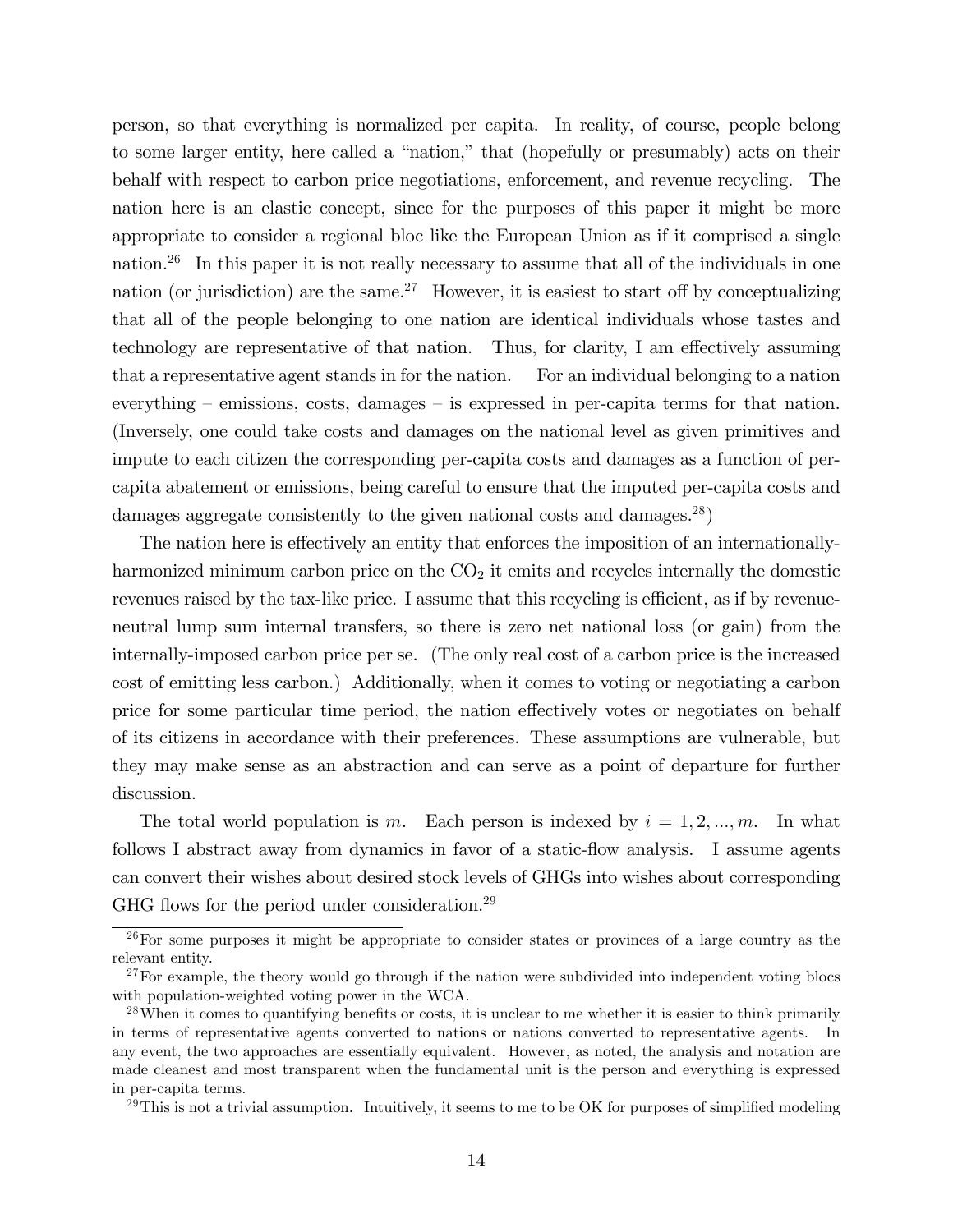Let  $E_i$  stand for the level of carbon emissions of person-agent i. The cost of attaining emissions level  $E_i$  for person i is given by the function  $C_i(E_i)$ , where  $C_i'(E_i) < 0$  and  $C_i''(E_i) >$ 0. If the price on carbon emissions is  $P$ , then the profit-maximizing response (or reaction function, or "demand for carbon emissions") of individual i is  $E_i(P)$ , where, for each i = 1, 2, ...m, agent i is minimizing over  $E_i$  the expression  $PE_i+C_i(E_i)$ , resulting in the first-order condition

$$
-C_i'(E_i(P)) = P.
$$
\n<sup>(1)</sup>

The total worldwide emissions level corresponding to (1) is

$$
E(P) = \sum_{i=1}^{m} E_i(P).
$$
 (2)

Condition (1) holding for all i for the same price  $P$  guarantees worldwide cost-effectiveness, meaning that the total world emissions  $E(P)$  are being produced at least total cost.

The damage of total worldwide emissions level  $E$  for agent  $i$  is given by the damages function  $D_i(E)$ , where  $D_i'(E) > 0$  and  $D_i''(E) \geq 0$ .

The loss to agent  $i$  of an imposed carbon price of  $P$  is

$$
L_i(P) = D_i(E(P)) + C_i(E_i(P)),
$$
\n(3)

where the price-tax of  $P$  does not appear *directly* in (3) because it is assumed to be recycled in a revenue-neutral fashion.

The world social loss of imposing a carbon price  $P$  is

$$
L(P) = \sum_{i=1}^{m} L_i(P) = \sum_{i=1}^{m} [D_i(E(P)) + C_i(E_i(P))].
$$
 (4)

The world SCC is the price  $P^*$  that minimizes the world social loss function (4).<sup>30</sup> The corresponding first-order condition can be expressed as an analogue of the classic Samuelson public-goods condition for a situation where everyone is simultaneously a consumer and a producer of the public bad. This analogue of the Samuelson Pareto-efficiency formula

to initially consider the static case as representing a single period in a string of periods. However, I must confess that I do not know exactly how to rigorously convert a dynamic multi-period analysis into a static reduced-form one-period analysis.

 $30\,\text{Note that I am defining the SCC as the shadow price of carbon in the Pareto-optimal solution. Sometimes$ alternative definitions of the SCC are based on given trajectories, such as "business as usual."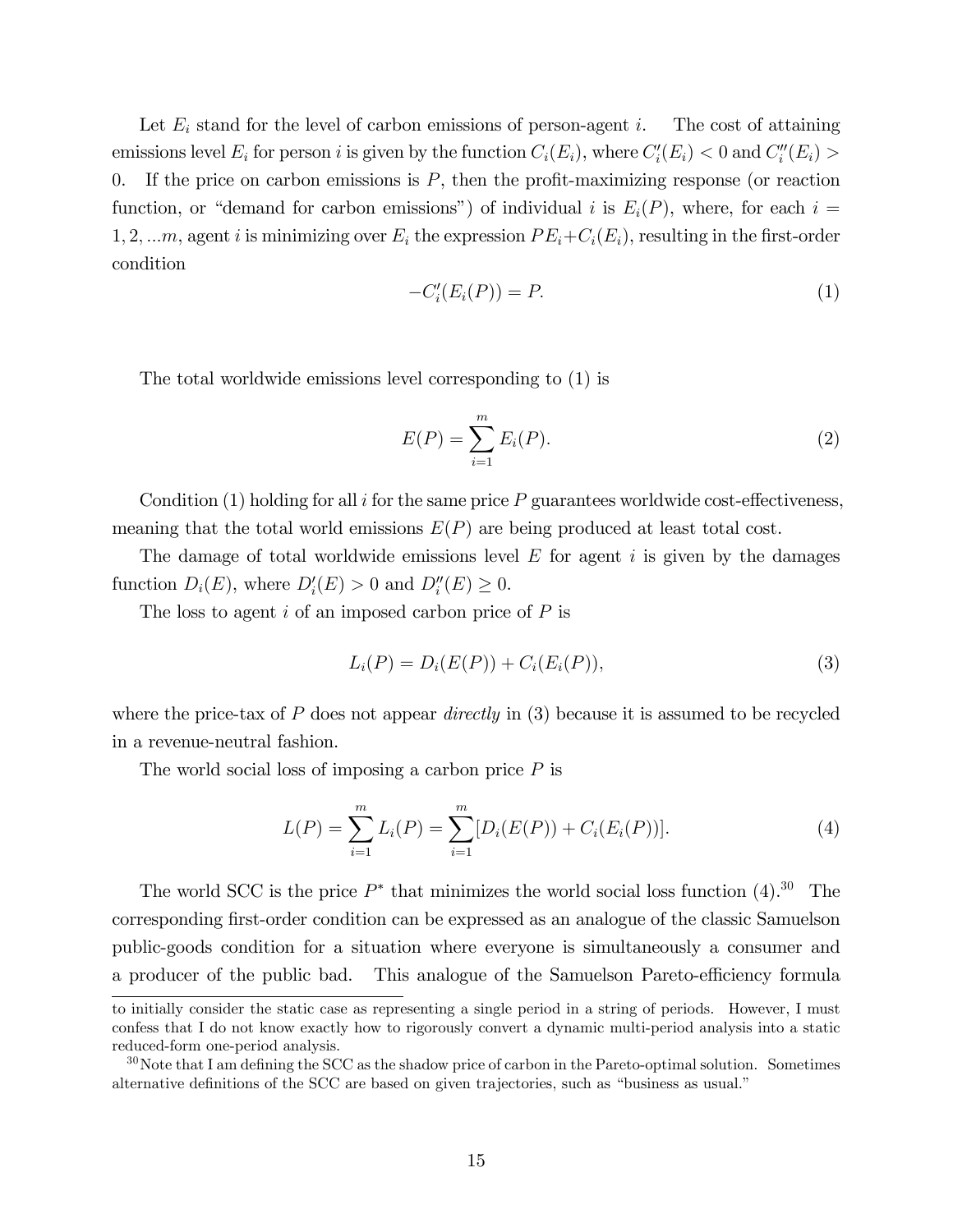appropriate to the setup here is

$$
P^* = \sum_{i=1}^{m} D_i'(E(P^*)),
$$
\n(5)

where (1) holds simultaneously for each i at  $P = P^*$ .

It should be noted that the world SCC (or, equivalently, the world efficiency price of carbon  $P^*$ ) loses much of its welfare justification in the case of climate change because it is difficult to argue, for such a unique one-off event involving present and future generations, that the winners might actually compensate the losers by lump-sum transfers, which would ensure that the Pareto-efficient solution is actually attained. Nevertheless, such a Paretoefficient price  $P^*$  has an almost iconic status within economics and it will be fruitful to compare it, e.g., with the majority-rule voting outcome of a WCA. Thus, I am thinking of the world SCC of  $P^*$  as a benchmark or point of departure for what follows.

Consider next what is the optimal level of an internationally-harmonized carbon price from the narrow perspective of agent i. Because revenues from the carbon price-tax are nationally collected and assumed to be efficiently recycled by the nation to which  $i$  belongs, there is presumed to be no net tax burden per se. (The only real burden to  $i$  here is the cost  $C_i$  incurred by obeying condition (1)). The worldwide emissions-price level that  $i$ would most prefer solves the problem of minimizing over P the loss function  $L_i(P)$  given by expression (3). The solution  $P_i$  satisfies the first-order condition  $L_i'(P_i) = 0$ , which, from (3), can be rewritten as

$$
D'_{i}(E(P_{i})) E'(P_{i}) = -C'_{i}(E_{i}(P_{i})) E'_{i}(P_{i}).
$$
\n(6)

Preferences of i for a worldwide price  $P$  are given by the convex loss-function expression (3). It can readily be shown (from convexity of  $D_i(E)$  and  $C_i(E_i)$ ) that preferences of i for price P are single peaked with peak value  $P = P_i$ .

Use equation (1) to substitute  $P_i$  for  $-C_i'(E_i(P_i))$  in (6) and rewrite the resulting expression as

$$
P_i = D_i'(E(P_i)) \times \left(\frac{E'(P_i)}{E_i'(P_i)}\right). \tag{7}
$$

If all m agents are identical, then  $E'(P_i) = mE'_i(P_i)$  for all i and (7) becomes  $P_i =$  $mD_i'(P_i)$  or  $D_i'(P_i) = P_i/m$  for all i. Furthermore, with identical agents, all  $D_i'(P)$  are equal for all i and all  $P_i$  are equal for all i. Some reflection reveals that these symmetry conditions, when plugged into (5), imply that  $P_i = P^*$  for all i. In this identical-agent situation, therefore, a majority-voting rule automatically resolves the social coordination problem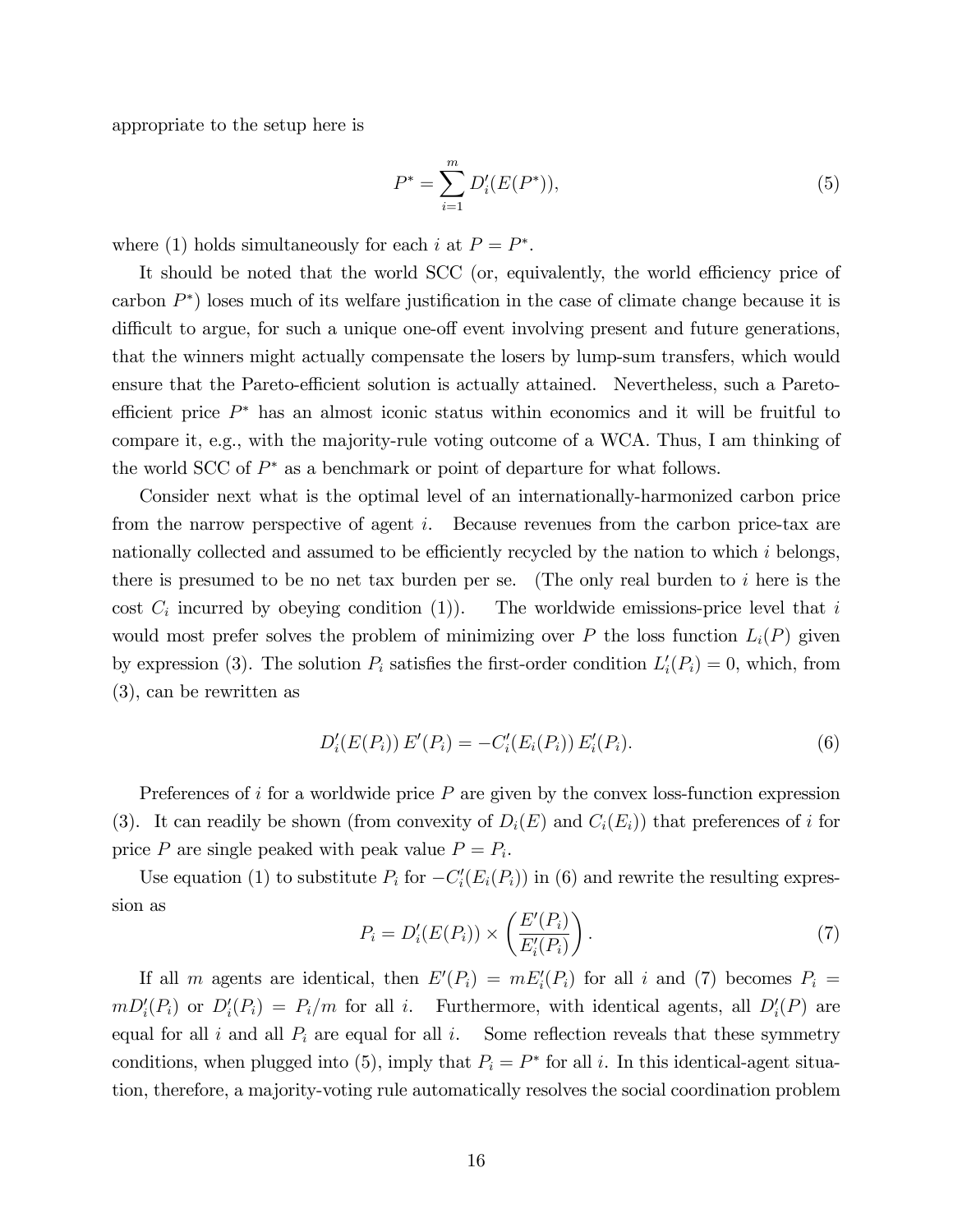(since every agent i would vote for  $P_i = P^*$ ), resulting in a first-best Pareto optimum.

For the more general case where agents differ, majority-rule voting does not necessarily yield the first-best Pareto optimum. In previous work (Weitzman (2014)) I attempted to elaborate further the meaning and implications of condition (7). Unfortunately, the exposition there was more clumsy and less complete than it needed to be. In the next section I will make two basic linearity assumptions that seem to me to be relatively innocuous. These linearity assumptions will allow for a closed-form expression of (7) that is more elegant and easier to interpret in terms of the linear parameters. This closed-form expression will clarify the relationship of the world price that i would most prefer,  $P_i$ , to the world SCC=  $P^*$ , and will further clarify the relationship between the WCA-voted price and the  $SCC = P^*$ .

#### 6 Two Linearity Assumptions

To make further progress on understanding most clearly the expression (7), we need to put some more structure on the problem. I now make two simplifying linearity assumptions that will allow a closed-form expression in place of  $(7)$ . These two linearity assumptions might be accepted at face value, or treated as Taylor-theorem approximations that hold increasingly accurately in the neighborhood of small changes. In any event, I believe the two linearity assumptions represent only a little sacrifice of generality relative to the clarification and understanding they bring to the more general expression (7).

The first assumption is that, throughout the period for which the analysis is intended to apply, damages are linear in emissions within the relevant range, having the reduced form

$$
D_i(E) = \alpha_i + d_i E,\t\t(8)
$$

where  $d_i > 0$ . Equation (8) means that the marginal damage for each agent i is a constant

$$
D_i'(E) = d_i \tag{9}
$$

for some positive coefficient  $d_i$  that is allowed to differ for different i.<sup>31</sup> I feel that (9) is reasonably accurate for small time periods because emissions are a flow, whereas damages are a function of the accumulated stock of GHGs, and for carbon dioxide the flow-stock ratio is small over a five or ten year period. Note that the marginal damage coefficients  $\{d_i\}$  can

 $31$  If there were a constant net tax-offset revenue-recycling enhancement (or diminution) per unit of tax for i, it could be incorporated into the marginal damages coefficient  $d_i$  and all of the theory would go through. The "double dividend" effectively makes  $d_i$  higher, whereas the "negative dividend" effectively makes  $d_i$ lower. Otherwise, the theory goes through.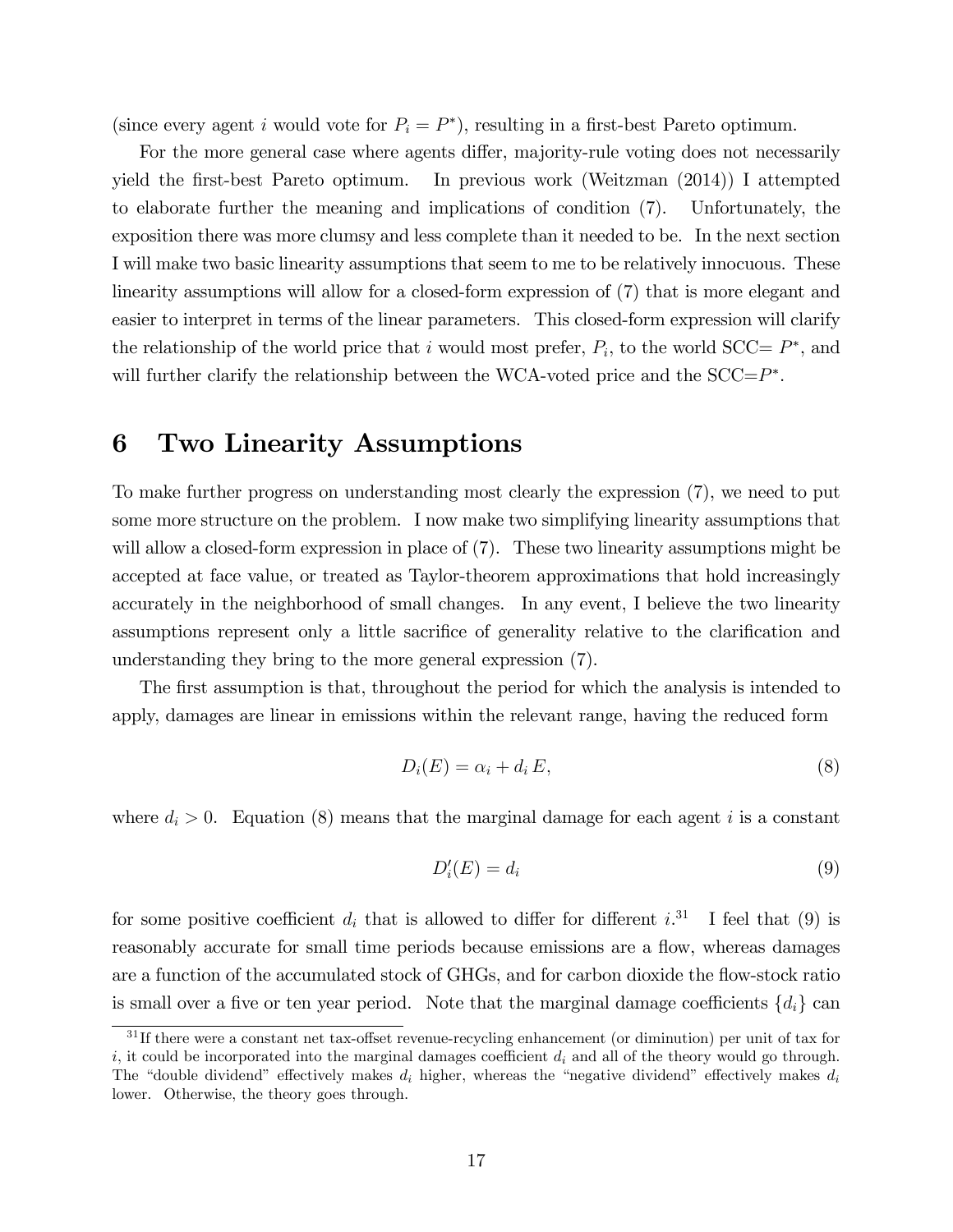differ among different agents i, while still being constant for each particular agent i.

An immediate consequence of (9) combined with (5) is that

$$
P^* = \sum_{i=1}^m d_i,
$$
\n(10)

independent of the cost functions  $\{C_i(E_i)\}\$ . This decomposition property (that the global efficiency-price of carbon is independent of emissions costs) greatly simplifies the analysis without, I hope, losing too much realism.

Another immediate consequence of (9), this time from combining it with (7), is that

$$
P_i = d_i \times \left(\frac{E'(P_i)}{E'_i(P_i)}\right),\tag{11}
$$

for all cost functions  $\{C_i(E_i)\}.$ 

The reaction function  $E_i(P)$  relating emissions of agent i to an imposed carbon price of P is given implicitly by condition  $(1)$ . The second simplifying linearity assumption is that, throughout the period for which the analysis is intended to apply, this reaction (or "demand") for emissions") function  $E_i(P)$  in P is of the linear reduced form

$$
E_i(P) = \beta_i - s_i P,\tag{12}
$$

where  $\beta_i$  and the reaction coefficient  $s_i$  are both positive and the relevant range of P here is  $0 \le P \le \beta_i/s_i.$ 

The linearity assumption (12) is essentially ad hoc, but it might be defended as a simplifying approximation that gives some valuable insights. Note from (12) that

$$
E_i'(P) = -s_i,\tag{13}
$$

so that the reaction of  $E_i$  to a unit change in price is conveyed by  $s_i$ , which, while constant for each given i, is allowed to differ for different i. The reaction coefficient  $s_i$  is a measure of the (price) sensitivity of emissions  $\Delta E_i(\Delta P)$  to a change in price  $\Delta P$ .

Comparing  $(12)$  with  $(1)$ , linearity in P of the reaction function  $(12)$  is equivalent to a marginal cost function  $C_i'(E_i)$  that is linear in emissions level  $E_i$ , of the form

$$
C_i'(E_i) = \frac{E_i - \beta_i}{s_i} \tag{14}
$$

throughout the relevant range  $0 \le E_i \le \beta_i$ . Comparing (12) with (14) shows that the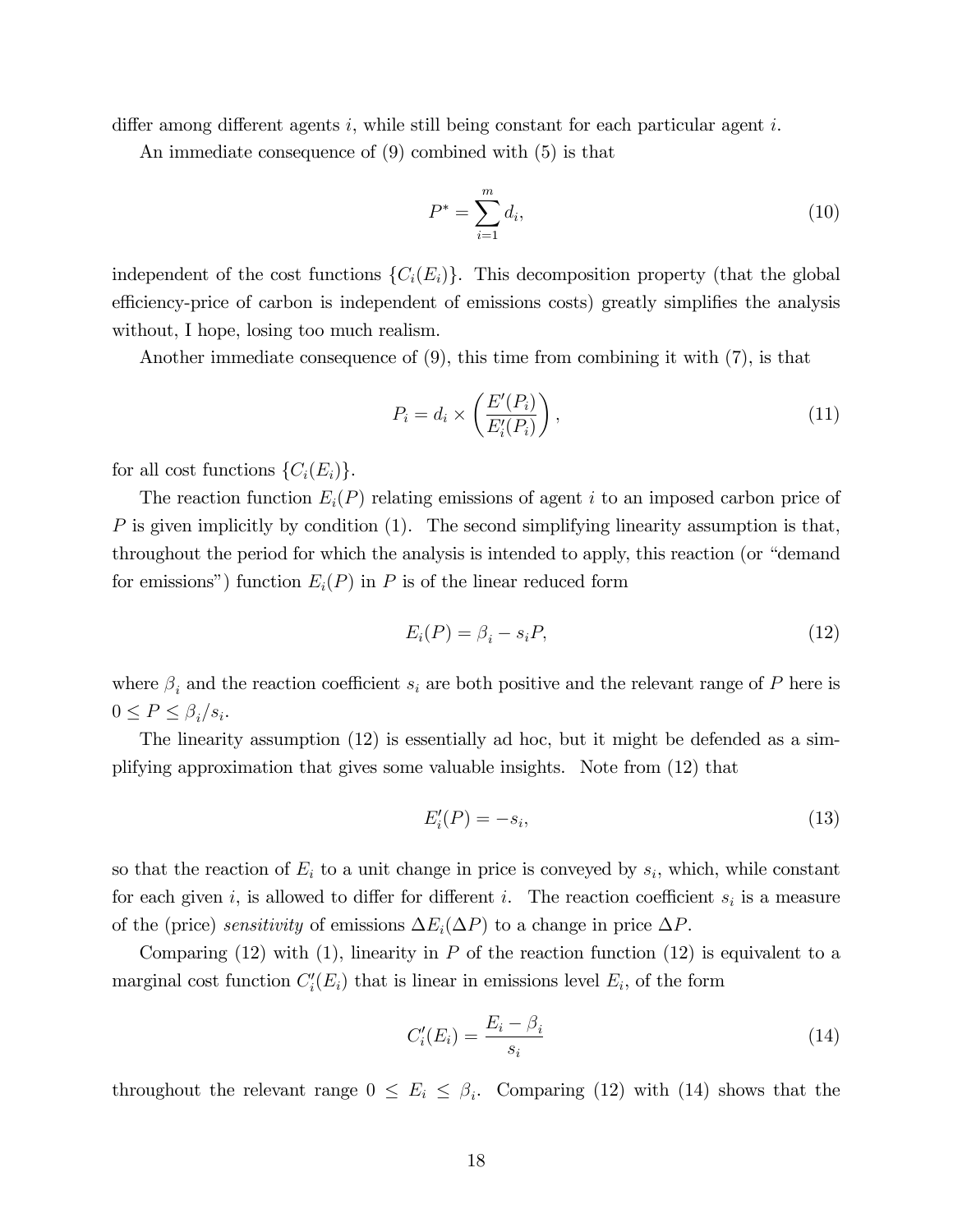coefficient  $s_i$  does double duty. In (12),  $s_i$  is interpretable as a sensitivity-reaction coefficient to price changes. In (14),  $1/s_i$  is interpretable as a measure of the marginal cost of emissions reductions. Other things being equal, when  $s_i$  is large (small) the marginal cost of emissions reduction is small (large).

A third, and perhaps the most important, interpretation of the price-sensitivity coefficient  $s_i$  is that it represents the distortionary deadweight loss associated with a positive carbon price-tax change. If the price-tax change is  $\Delta P$ , then, from (12), the induced emissions change is  $\Delta E_i = -s_i \Delta P$ . The associated deadweight loss here is  $-(\Delta E)(\Delta P)/2$ , or

$$
DWL_i(\Delta P) = s_i \times \left(\frac{(\Delta P)^2}{2}\right). \tag{15}
$$

Equation (15) is the appropriate version here of the famous Ramsey-type principle that raising taxes on a relatively elastically-demanded good is more distortionary and more damaging than raising taxes on a relatively inelastically-demanded good.

The worldwide *average* sensitivity-reaction coefficient to a change in price is

$$
\overline{s} \equiv \frac{\sum_{i=1}^{m} s_i}{m}.
$$
\n(16)

The worldwide *average* marginal damage coefficient is

$$
\overline{d} \equiv \frac{\sum_{i=1}^{m} d_i}{m}.
$$
\n(17)

This concludes the description of the linearity assumptions, which will be used to simplify greatly the analysis of (7) by expressing  $P_i$  in terms of a readily-interpretable closed-form equation.

#### 7 A First Main Result

A new result in this paper is the following proposition.

**Proposition 1** Under the linearity assumptions  $(8)$  and  $(12)$ , the relationship between the world carbon-price level  $P_i$  that i would most prefer and the world SCC of  $P^*$  is given by the expression

$$
P_i = P^* \times \left(\frac{d_i}{\overline{d}}\right) \times \left(\frac{\overline{s}}{s_i}\right). \tag{18}
$$

**Proof.** Start by rewriting terms in the right hand side of equation (11) as functions of the linearity parameters.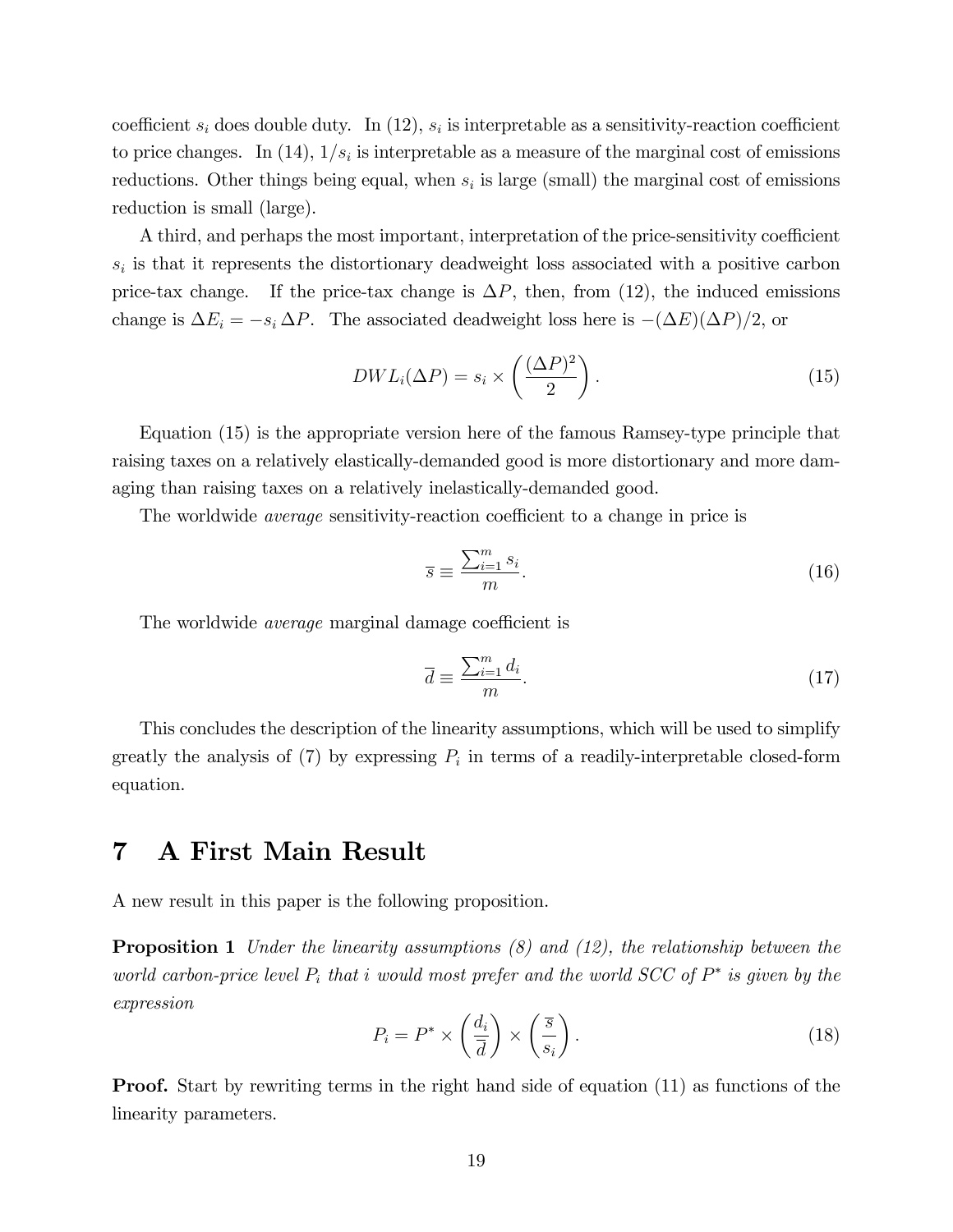From (13), it follows that

$$
E_i'(P_i) = -s_i,\tag{19}
$$

From (2), it follows that

$$
E'(P_i) = \sum_{i=1}^m E'_i(P_i).
$$

which, when combined with  $(16)$  and  $(19)$ , can be rewritten as

$$
E'(P_i) = -m\,\overline{s}.\tag{20}
$$

Combining (17) with (10) implies

$$
P^* = m\,\bar{d}.\tag{21}
$$

Multiply numerator and denominator in the right hand side of (11) by  $\overline{d}$ . Then use (19), (20), and (21) to replace symbols in the right hand side of the resulting expression. This yields a main new result of this paper, expressing  $P_i$  in terms of the closed-form equation  $(18)$ .  $\blacksquare$ 

Equation (18) is a relatively clean and simple expression. Basically, the world carbonprice level  $P_i$  that i would most prefer is the world efficiency-price of carbon  $P^*$  scaled up or down by the two multiplicative factors  $d_i/\overline{d}$  (representing i's proportional deviation of its damages from average damages) and  $\bar{s}/s_i$  (representing one over i's proportional deviation of its price sensitivity from average price sensitivity).

If there is an "average" agent j with  $d_j = d$  and  $s_j = \overline{s}$ , then (18) implies that  $P_j = P^*$ From this it follows immediately that in the hypothetical extreme case where all agents are identical, then  $P_i = P^*$  for all i. In the general case,  $P_i$  is "adjusted" from  $P^*$  by the two multiplicative scaling factors  $(d_i/\overline{d})$  and  $(\overline{s}/s_i)$  that appear in (18).

Note from (18) what agent i is not doing here. Agent i is not equating its marginal cost of abatement  $-C_i'$  to the narrow marginal benefit from one less unit of its own emissions  $d_i$ , which would be the analogue here to the condition for a narrowly-self-interested voluntary provision of public goods, and which would result in a free-riding way-too-low provision of the public good. Instead, as will be explained, agent  $i$  is making some kind of a partial-goldenrule-like imputation of what would be the corresponding world efficiency-price of carbon if all other agents had the same parameter values as  $i$ , namely  $d_i$  and  $s_i$ .

For the sake of decomposing the meaning of (18), suppose hypothetically that all of the price-sensitivity coefficients are identical, so that  $\bar{s}=s_i$  for all i. Then equation (18)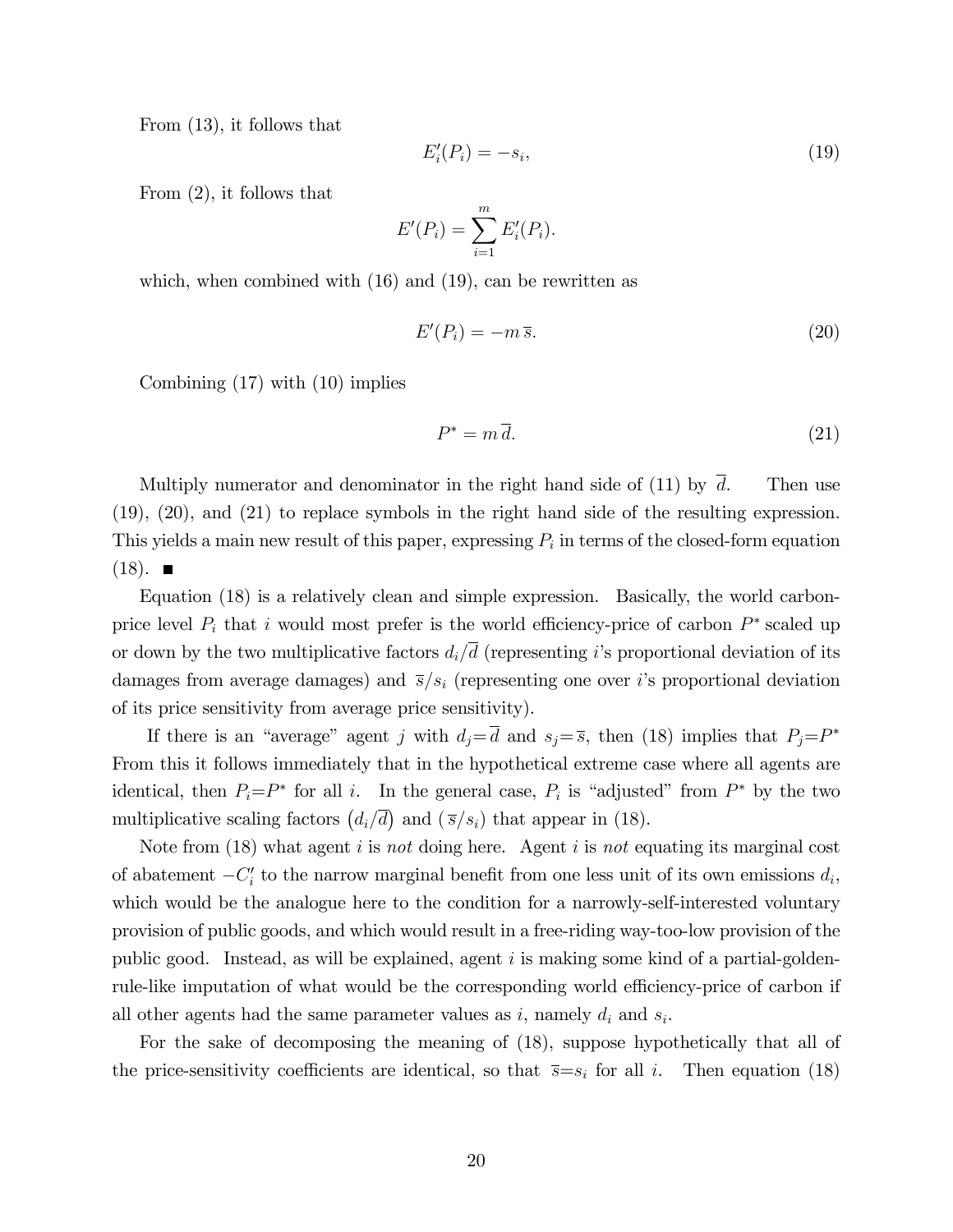simplifies to

$$
P_i = P^* \times \left(\frac{d_i}{\overline{d}}\right). \tag{22}
$$

Expression (22) means that when all price-sensitivity coefficients  $s_i$  of the agents are the same, then the ratio  $P_i/P^*$  is exactly equal to the ratio  $d_i/d$ . Here  $P_i$  is "adjusted" from  $P^*$ by the multiplicative scaling factor  $d_i/\overline{d}$ , which makes sense. Thus,  $P_i$  differs multiplicatively from  $P^*$  in (22) by the extent to which  $d_i$  differs multiplicatively from d. Higher (lower) values of marginal damages  $d_i$  – relative to the worldwide average value  $\overline{d}$  – cause agent i to want relatively higher (lower) values of its most-preferred world price  $P_i$ .

Making use of (21), equation (22) can alternatively be expressed as

$$
P_i = m d_i. \tag{23}
$$

Equation  $(23)$  is describing what the efficiency-price of carbon would be in a hypothetical world where everyone has the *same* marginal damage as  $i$ , namely  $d_i$ . The favorite world price of agent  $i$  is as if  $i$  is behaving like a partially-benevolent dictator by imposing its own marginal damage  $d_i$  on the rest of the world and calculating what the world efficiency-price  $md_i$  would then be. Effectively, the favorite price  $P_i$  of agent i is its own marginal damage scaled up by  $m$  into a kind of partial-golden-rule-like imputation of what would then be the corresponding world efficiency-price of carbon if everyone had marginal damage  $d_i$ .

Next, and again for the sake of decomposing the meaning of (18), this time suppose hypothetically that all of the marginal damages of the agents are identical, so that  $d_i = \overline{d}$  for all i. Then expression  $(18)$  simplifies to

$$
P_i = P^* \times \left(\frac{\overline{s}}{s_i}\right). \tag{24}
$$

Expression (24) means that when all of the marginal damages of all of the agents are the same, then the ratio  $P_i/P^*$  must be adjusted by the ratio  $\overline{s}/s_i$ . Even though marginal damages are identical, here  $P_i$  is "adjusted" from  $P^* = md_i = md$  by the multiplicative scaling factor  $\bar{s}/s_i$ . Thus,  $P_i$  differs multiplicatively from  $P^*$  here by the extent to which  $\bar{s}$  differs multiplicatively from  $s_i$ . An interpretation of (24) (in light of (15)) is along the following lines. When the price-sensitivity coefficient  $s_i$  is relatively low, the self-imposed carbon tax is less distortionary with lower deadweight loss and, other things being equal, agent  $i$ therefore favors a relatively higher value of  $P_i$ . Conversely, when the reaction coefficient  $s_i$ is relatively high, the self-imposed carbon tax is more distortionary with higher deadweight loss and, other things being equal, agent i therefore favors a relatively lower value of  $P_i$ .

Plug (21) and (16) into (24) (along with  $d_i = \overline{d}$  for all i). This yields the expression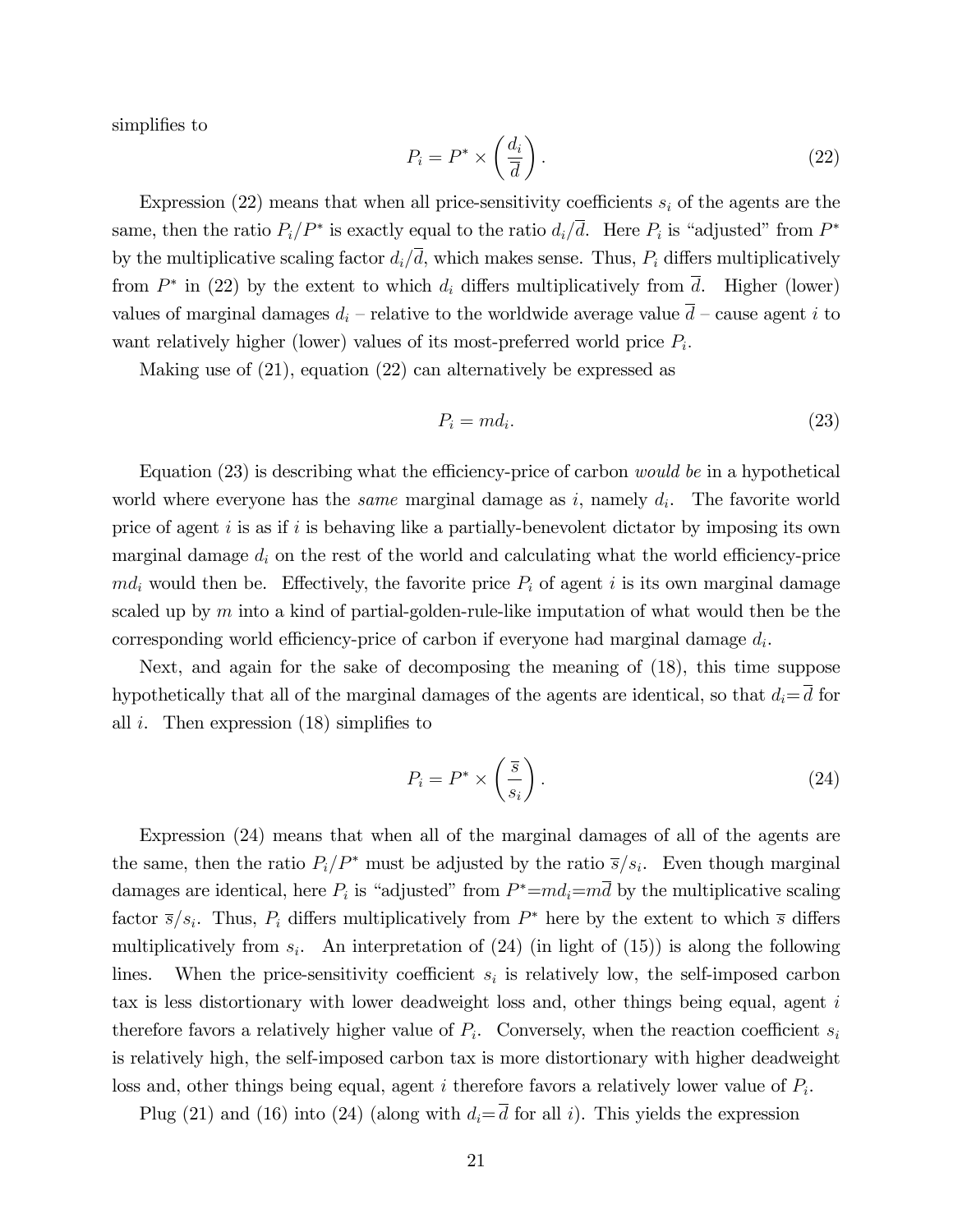$$
P_i = \overline{d} \times \left(\frac{\sum_{i=1}^m s_i}{s_i}\right) \left[ = \overline{d} \times \left(\frac{dE}{dE_i}\right) \right].
$$
 (25)

From (25), the factor  $(\sum s_i/s_i)$  is in the form of a multiplier indicating the ratio of the change in total global emissions  $dE/dP$  divided by the change in agent i's emissions  $dE_i/dP$ . along the lines of equation  $(11)$ . For each unit positive change in its preferred price, agent i is "spending" the cost consequences of abating an extra amount  $-dE_i/dP$  but it is "buying" the benefit of worldwide total emissions abatement  $-dE/dP$ . Equation (25) signifies that agent  $i$  is here reacting by applying a multiplier that scales up the effect of its own narrow marginal cost by however many times greater is the value of the world's marginal emissions response (to a price change) than i's own marginal emissions response (to a price change).

This concludes the discussion of the meaning of the basic formula (18). Hopefully the reader now has some sense of what determines the preferred worldwide price  $P_i$  of i and its relationship to the world SCC (aka efficiency price of carbon)  $P^*$ . Equation (18) conveys an exact sense in which an internationally harmonized but nationally retained carbon price is internalizing the global warming externality for agent  $i$ . The basic underlying idea is that, at its preferred worldwide price  $P_i$ , each agent i's extra cost from a higher uniform emissions price is counterbalanced, via (18), by that same agent's lessened damage from inducing all other agents to simultaneously lower their emissions in response to that higher price.

The next section discusses some aspects of the application of (18) to the outcome of majority-rule voting in a World Climate Assembly.

#### Relating the WCA-voted Price to the SCC 8

Let Z represent a collection of m values of  $\{Z_i\}$  for  $i = 1, 2, ..., m$ . The median value of  $\{Z_i\}$  will be denoted (using the 'tilde' symbol) as  $\tilde{Z}$ . Thus,

$$
\widetilde{Z} \equiv median(\lbrace Z_i \rbrace).
$$

In what follows, I will make use of the mathematical property that if  $Z_i > 0$  for all i, then

$$
\left(\frac{1}{Z}\right) = \frac{1}{\tilde{Z}}.\tag{26}
$$

The World Climate Assembly (WCA) votes on pairwise alternatives for the desired level of a uniform carbon price, based on the principle of one person, one vote. By the median voter theorem, the outcome of WCA voting is the median value of  $\{P_i\}$ , denoted  $\tilde{P}$ , where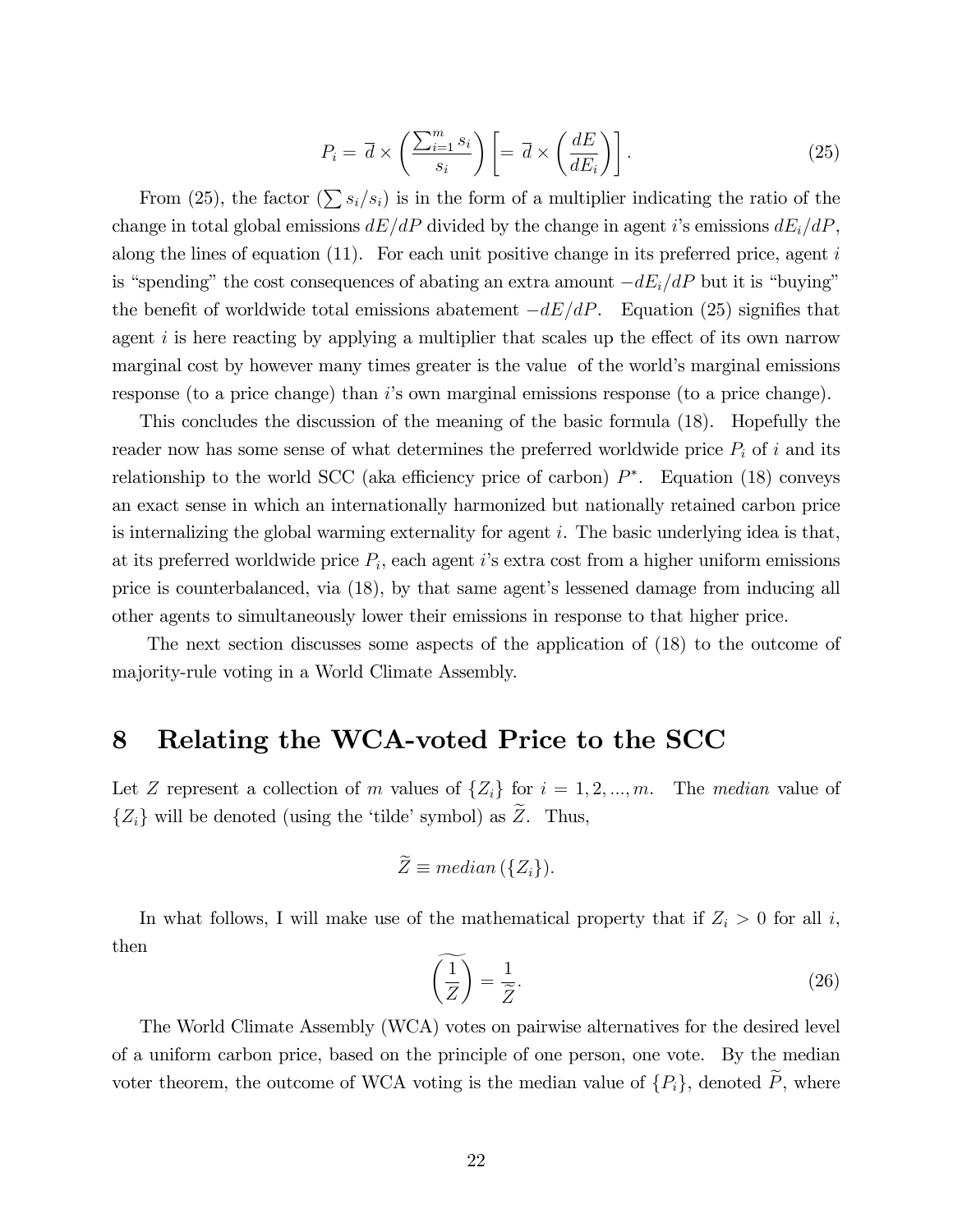$P_i$  is given by  $(18).^{32}$  It is not actually necessary to do multiple pairwise voting on multiple binary price alternatives. A shortcut is available. If each agent i submits its most-preferred price  $P_i$ , then P can be centrally calculated as the median of the centrally collected values of  ${P<sub>i</sub>}$ . This centrally calculated value of  $\widetilde{P}$  will defeat by majority vote any other proposed price P.

The median voter result signifies that half of the world's population wants a uniform price of carbon greater than the WCA-majority-voted  $\tilde{P}$ , whereas the other half of the world's population wants a uniform price of carbon less than the WCA-majority-voted  $\widetilde{P}$ . Intuitively or heuristically, this might be considered as a not-bad stand-alone outcome in and of itself for a world where we are unsure in the first place what is the best actual welfare measure.<sup>33</sup>

The following proposition helps elucidate the relationship between  $P$  and  $P^*$ .

**Proposition 2** The WCA-voted majority-rule price  $\tilde{P}$  can be expressed as

$$
\widetilde{P} = P^* \times \left[ \left( \frac{\overline{s}}{\overline{d}} \right) \div \left( \frac{\widetilde{s}}{d} \right) \right]. \tag{27}
$$

**Proof.** From (18) and the median voter theorem, the outcome of WCA majority rule  $\widetilde{P}$  can be expressed as

$$
\widetilde{P} = P^* \times \left(\frac{\overline{s}}{\overline{d}}\right) \times \left(\frac{\overline{d}}{s}\right). \tag{28}
$$

Making use of (26) yields the following equation

$$
\widetilde{\left(\frac{d}{s}\right)} = 1 \div \widetilde{\left(\frac{s}{d}\right)}.
$$
\n(29)

Plug (29) into (28), yielding (27)  $\blacksquare$ 

In the most general case, the value of the WCA-voted outcome  $\widetilde{P}$  given by (27) depends on the distribution of the coefficients  $\{d_i\}$  and  $\{s_i\}$  and how they interact. In principle, almost anything could emerge. Nevertheless, I think there is some "hint" from (27) that  $\widetilde{P}$ might be tolerably close to  $P^*$ . After all,  $(\bar{s}/d)$  is some (imperfect) measure of the central tendency of  $\{s_i/d_i\}$ , while  $(s/d)$  is also *some* (imperfect) measure of the central tendency of

<sup>&</sup>lt;sup>32</sup>It was already noted that preferences of *i* for price P are single peaked with peak value  $P = P_i$ .

<sup>&</sup>lt;sup>33</sup>Recall that the world efficiency-price of carbon  $P^*$  loses much of its welfare justification anyway in the case of climate change because it is difficult to argue (for such a unique one-off intergenerational event) that the winners will actually compensate the losers by lump-sum transfers, which would ensure that the Pareto-efficient solution  $P^*$  is actually attained. One could attempt to argue on a heuristic basis that, in such a situation, the median voting-equilibrium price  $\tilde{P}$  is approximately as good a welfare measure as the  $SCC$  of  $P^*$  – just because of the attractive symmetry that half of the world wants a higher price and the other half wants a lower price.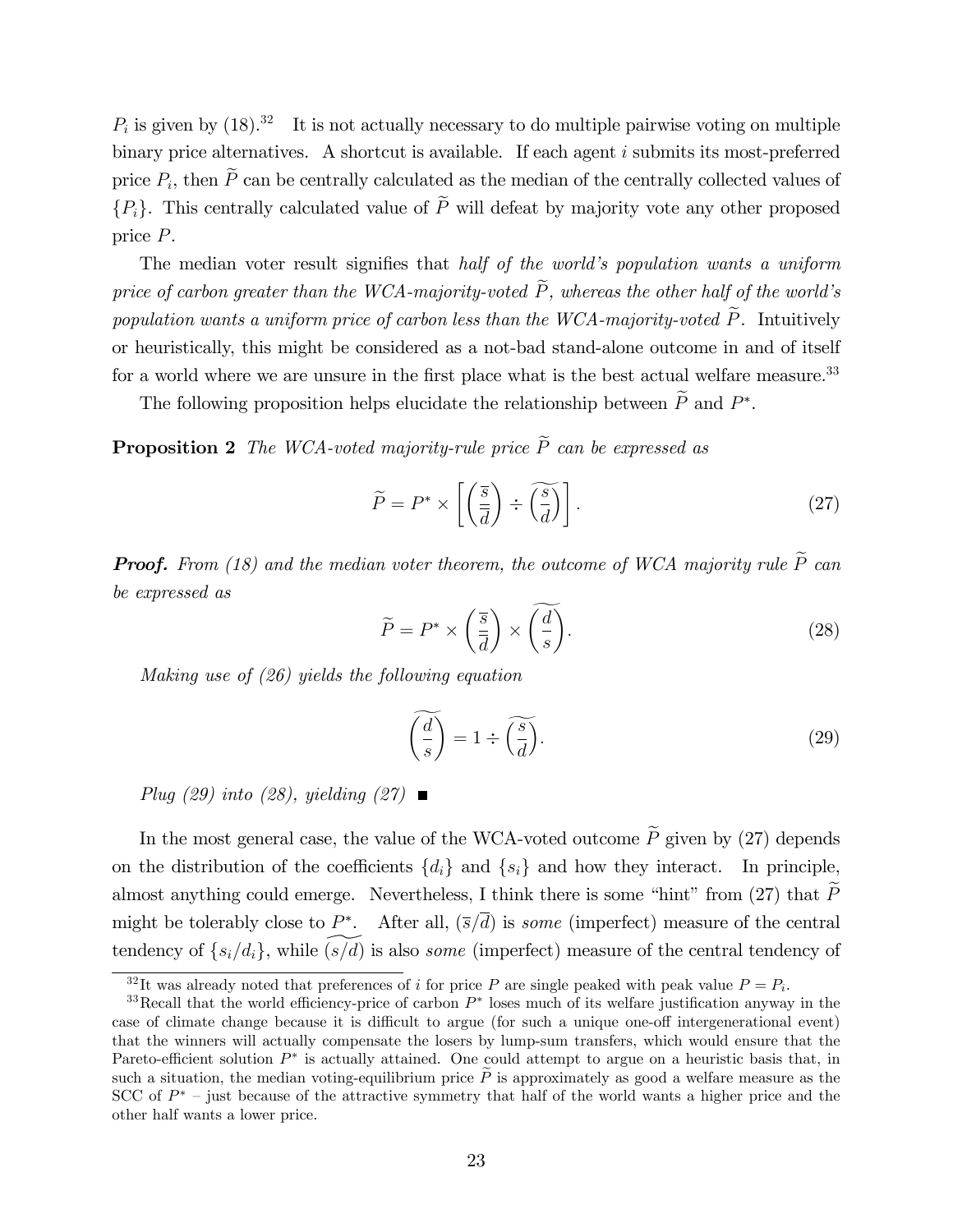$\{s_i/d_i\}$ . With a bit of wishful thinking, these two (imperfect) measures of central tendency might almost equal each other, in which case they almost cancel each other in (27) and  $\widetilde{P}$  is unlikely to be too-too sharply different from  $P^*$ .<sup>34</sup>

I now look at some special cases of the distribution of  $\{d_i\}$  and  $\{s_i\}$  that will give more precise outcomes. The easiest case is where all agents are identical, in which case (27) implies that  $P_i = P = P^*$ .

Consider a situation where there is more variability in  $\{d_i\}$  relative to the variability of  $\{s_i\}$ . As an extreme case, suppose that all price-sensitivity response coefficients  $\{s_i\}$  are the same, so that  $\overline{s}=s_i$  for all i. In this case (28) becomes

$$
\widetilde{P} = P^* \times \left(\frac{\widetilde{d}}{\overline{d}}\right). \tag{30}
$$

From (30), the majority-rule carbon price  $\widetilde{P}$  is close to the world SCC (aka world efficiency price of carbon)  $P^*$  when the median marginal damage d is close to the mean marginal damage  $\overline{d}$ . This is as good a result as one might hope for from a voting solution. The mean and the median are both measures of central tendency. At this level of abstraction I find it difficult to argue whether the mean marginal damage of emissions per capita should be greater or less than the median marginal damage of emissions per capita. If the two are equal in (30), then majority voting for P obtains the world SCC or efficiency price of carbon  $P^*$ . If the two are unequal, the analysis provides a measure of how far away from Pareto optimality is majority rule. Of course this is just a model with quite restrictive assumptions, but in a world of stalemated negotiations I find attractive the image of a WCA-style populationweighted median carbon price as being a useful point of departure that holds out some prospect of coming "close enough" to the world SCC (aka world efficiency price of carbon).

Back to the more general case, I now attempt to examine the outcome of systematic randomness in this framework. Suppose the ratios  $\{s_i/d_i\}$  are independently identically distributed (iid) random variables. Strictly speaking, I am abusing terminology here because the result of the following proposition depends on the law of large numbers and would only hold in the limit of a large sample. Define

$$
x_i = \frac{s_i}{d_i},\tag{31}
$$

 $34$ I have found it very difficult to say much more analytically about the expression (27) because it is difficult to decompose it further in the general case. As noted, there is some "hint" from (27) that  $\widetilde{P}$  might be tolerably close to P because the two (imperfect) measures of central tendency might cancel each other. To make further progress on understanding condition (27), I turn to special cases and a very crude numerical example.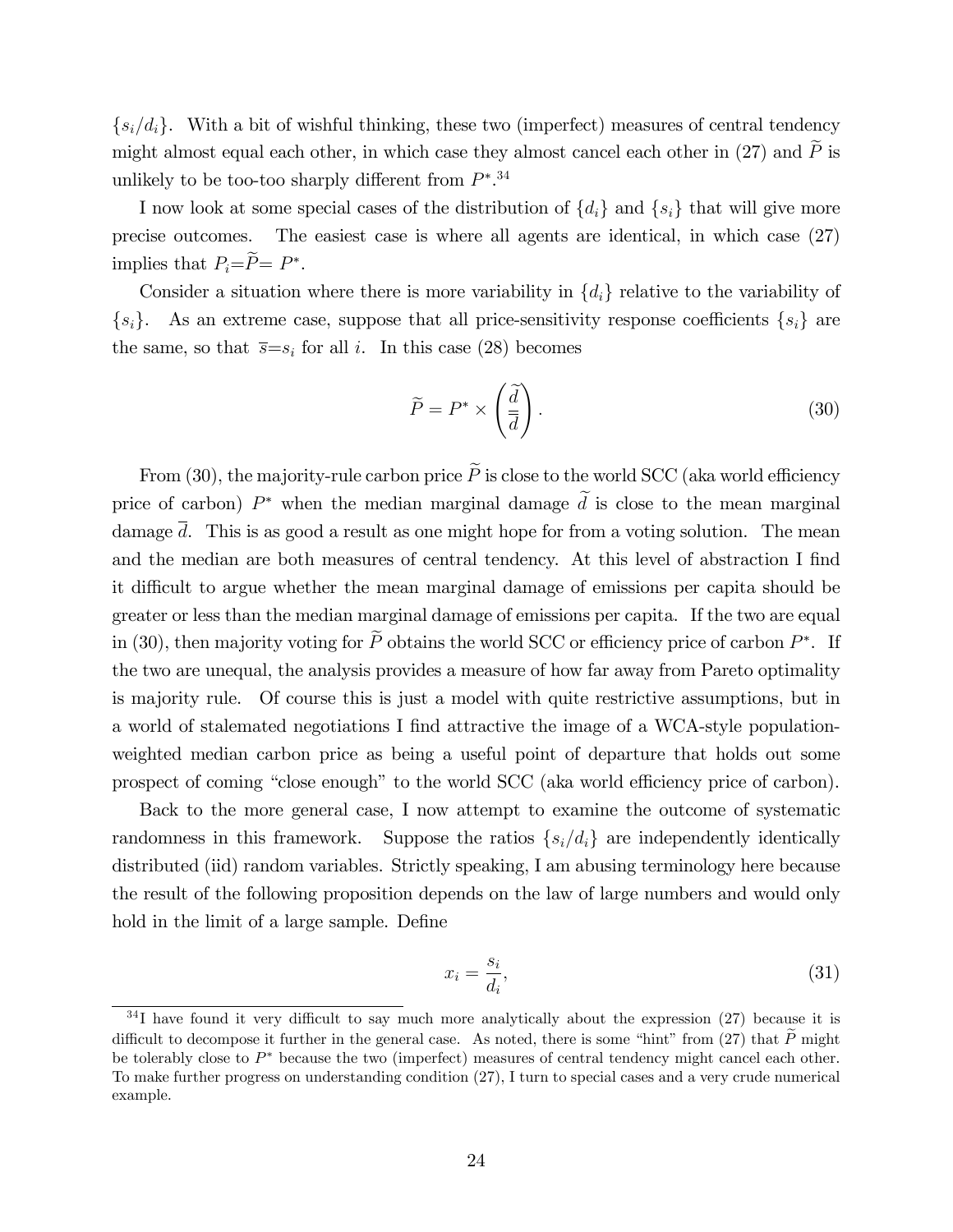meaning that  $x_i$  is the ratio of  $s_i$  over  $d_i$ , which will be treated as a random variable.

**Proposition 3** Suppose the following data generating process (dgp). The random variables  $x_i$  and  $d_i$  are each (separately) iid and

$$
s_i \equiv d_i \times x_i. \tag{32}
$$

Then (in the limit of a large sample size)

$$
\widetilde{P} = P^* \times \left(\frac{\overline{x}}{\widetilde{x}}\right). \tag{33}
$$

**Proof.** From the independence assumption and (32),

$$
\overline{s} = \overline{d} \times \overline{x},
$$

which can be rewritten as

$$
\frac{\overline{s}}{\overline{d}} = \overline{x},\tag{34}
$$

From (31),

$$
\left(\frac{\widetilde{s}}{d}\right) = \widetilde{x},\tag{35}
$$

Plugging (34) and (35) into (27) yields the desired conclusion (33).  $\blacksquare$ 

The result (33) indicates that, with the postulated dgp,  $P/P^*$  is the ratio of the mean of  $x (=x)$  divided by the median of  $x (=x)$ . Once again here, outcomes of  $\widetilde{P}/P^*$  are whittled down to a possible fractional difference between two measures of central tendency. I see no reason of thand to believe here that the mean  $\bar{x}$  is substantially different from the median  $\tilde{x}$ .

This is about as far as pure theory can take us. I think it is fair to say that the formal WCA voting model is hinting that there may be some tendency for the majority-voted price P to be "close" to the world efficiency price of carbon  $P^*$  (=SCC) – or at least that the WCA-voted price  $P$  and the world SCC of  $P^*$  are unlikely to differ sharply.

#### 9 A Crude Numerical Exercise

The empirical evidence on the world SCC (or  $P^*$ ) comes almost exclusively from so-called Integrated Assessment Models (IAMs). The U.S. Interagency Working Group estimated a value of the SCC to be used in U.S. regulatory impact assessments as \$40 per ton of  $CO<sub>2</sub>$  (in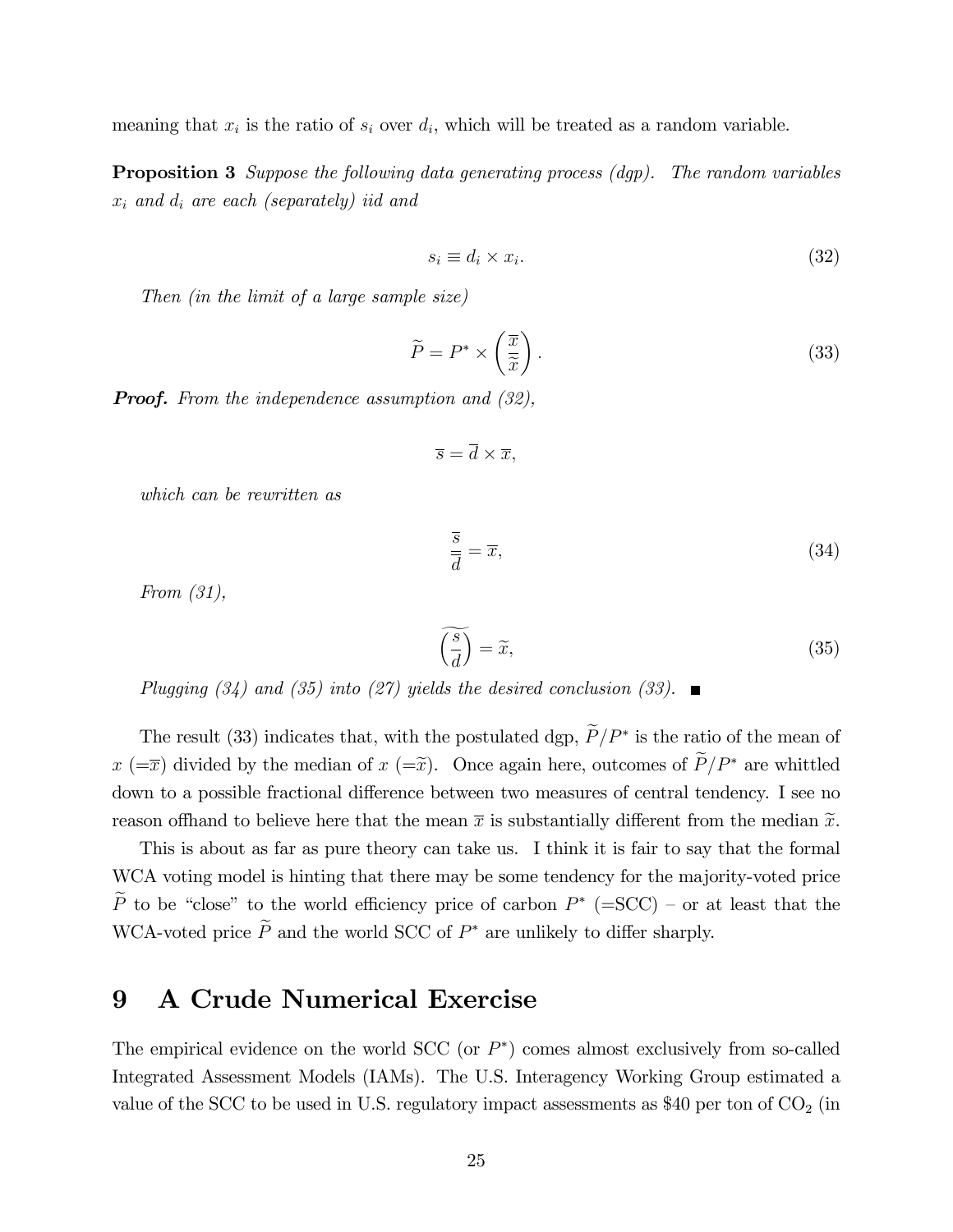2014 dollars).<sup>35</sup> The number  $$40/tCO<sub>2</sub>$  is the mean-value outcome of highly-variable results from three different IAMs with various parameter settings, evaluated at a 3 percent annual discount rate.

It is difficult to deny that there is a very high degree of fuzziness in this estimate of SCC  $(=P^*)$ . At one extreme, Pindyck (2015) argues that IAMs have flaws that render them close to useless as tools for policy analysis. Even without such an extreme position, estimates of  $P^*$  (equivalently SCC) from various other studies can easily range from less than  $$10/tCO<sub>2</sub>$ to over \$100/tCO<sub>2</sub>.<sup>36</sup> Defenders of the \$40/tCO<sub>2</sub> estimate of SCC (= $P^*$ ) typically do not deny the extreme uncertainty of this number, but defend it on the basis that the reality of the political process requires *some* defensible number, however fuzzy, over no number.<sup>37</sup>

From (10),  $P^* = \sum d_i$ . Estimated values of  $\{d_i\}$  represent another exercise with fuzzy numbers. Nordhaus (2015) makes a constructive effort by first dividing the world into 15 regions, including the largest countries and aggregates of the other countries. He then effectively estimates the 15 values of  $\{d_i\}$  corresponding to his 15 regional divisions, while admitting that evidence is sparse to nonexistent outside of high-income regions. He demonstrates substantial differences in the 15 values of  $\{d_i\}$  from the 3 different IAMs used in the U.S. Interagency Working Group "average" estimate of  $P^* = $40/\text{tCO}_2$ . Because the national estimates are so poorly determined, for his central national estimates Nordhaus effectively assumes that national values of damages are proportional to national GDPs.

The marginal cost functions that appear in (14) are of the reduced linear form  $C_i'(E_i) =$  $(E_i-\beta_i)/s_i$ Nordhaus  $(2015)$  effectively estimates the relevant parameters in  $(14)$  by combining a global estimate from his DICE-2013 model with detailed regional estimates from an engineering model by McKinsey Company (2009). My impression here is that these numbers are a bit fuzzy because the McKinsey regional estimates are based on an engineering approach that may not be terribly reliable.

Using the Nordhaus (2015) numbers (scaled up by a factor of two), Kotchen (2016) attempts to compare (in the notation of this paper)  $P^*$  with P. His  $P^*$  is selected as \$40/tCO<sub>2</sub>. The  $\widetilde{P}$  of this paper corresponds to his "population weighted majority voting rule," which he calculates as  $\hat{P} = \$51/\text{tCO}_2.^{38}$  Readers are free to make their own interpretation of this estimated difference between  $P^*$  and P. Considering the very large degree of uncertainty in the underlying numbers, I would interpret this result as indicating that the WCA majority-

<sup>35</sup>See Interagency Working Group on Social Cost of Carbon, United States Government Technical Update of the Social Cost of Carbon for Regulatory Impact Analysis Under Executive Order 12866, revised July 2015.

<sup>36</sup>This range is cited in Nordhaus (2015).

<sup>37</sup>See, for example, Metcalf and Stock (2016).

 $38$ What I am calling here (and in previous work Weitzman (2014)) is "most preferred price of carbon" – namely  $P_i$  – Kochen (2016) relabels as i's "strategic social cost of carbon."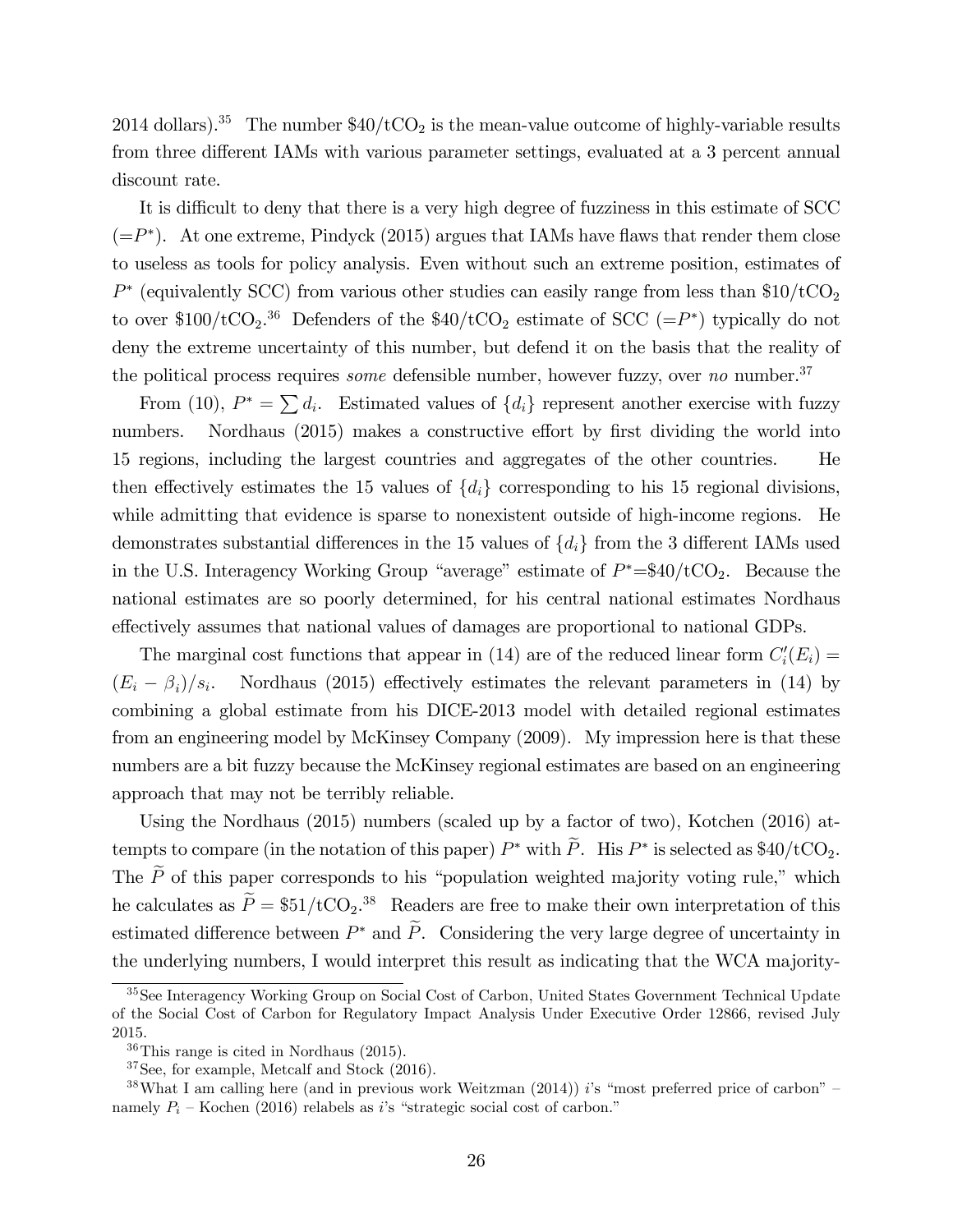voted value  $\tilde{P} = $51/tCO_2$  is essentially indistinguishable from the world SCC estimate of  $P^* = $40/\text{tCO}_2$  – in the sense that the difference between the two numbers is considerably smaller than the scope of measurement error. Thus, I think there is license to pretend from this very crude numerical exercise that  $P \approx P^*$ .

#### 10 Concluding Remarks

At the end of the day, there is no airtight logic in favor of a negotiated carbon-emissions price over negotiated carbon-emissions quantities, only a series of partial arguments. A desirable feature, I have argued, is the natural focal salience and the relatively low transaction costs of negotiating one price as against negotiating multiple quantities, which, while somewhat imprecise, in my opinion constitutes an important behavioral-psychological distinction. As was pointed out, negotiating a one-dimensional uniform price with single-peaked preferences has the significant additional property of allowing a majority-rule voting equilibrium, thereby avoiding the Arrow impossibility theorem (which casts a negative shadow on the ability of a social decision rule to resolve differences involving multiple dimensions).

A key argument in favor of a price over quantities is the self-enforcement mechanism that constitutes a main theme of this paper, namely the built-in "countervailing force" of a uniform price of carbon against narrow self-interested free-riding. There is simply no politically-acceptable one-dimensional emissions-quantity analogue to  $\widetilde{P}$  that has this important "countervailing force" property!<sup>39</sup> The countervailing force of a single price automatically incentivizes all negotiating parties to internalize the externality via a simple understandable formula that embodies a common climate commitment based on principles of reciprocity, quid-pro-quo, and I-will-if-you-will. This tends towards internalizing the externality and gives national negotiators an incentive to offset their natural impulse to otherwise

<sup>39</sup> In past papers (Weitzman (2014, 2015)) I discussed in torturous detail negotiating one worldwide aggregate emissions target or aggregate cap contingent upon a previous-round linear subdivision formula with  $2n$  linear coefficients, set, for example, by a preceding agreement among the n countries on various target reductions from various baselines. (Think, e.g., of negotiated percentage reductions of emissions from negotiated status-quo base levels, where the parties vote on the aggregate emissions level and then disaggregate it according to the previously-agreed-upon linear formula.) A system based on voting for aggregate emissions (given a linear subdivision formula) could, in principle, embody some countervailing force against the global warming externality. But, I concluded that negotiating the extra layer of 2n first-round linear subdivision coefficients would likely founder politically when applied on a worldwide scale.

I further concluded that, even with seemingly symmetric formulas for the initial quantity allotments, such a quantity-based system seemed far more complicated, baroque, and objectionable in the international context than an internationally-harmonized carbon price. For example, equal per-capita initial assignment of caps would generate huge (and highly variable) post-trade international transfers in a cap-and-trade system, which would be politically unacceptable to countries buying the permits. (On this aspect, see also footnote 20.) Goulder and Schein (2013) discuss the potential for very large trans-border revenue áows from the countries purchasing the allowances to the countries selling them.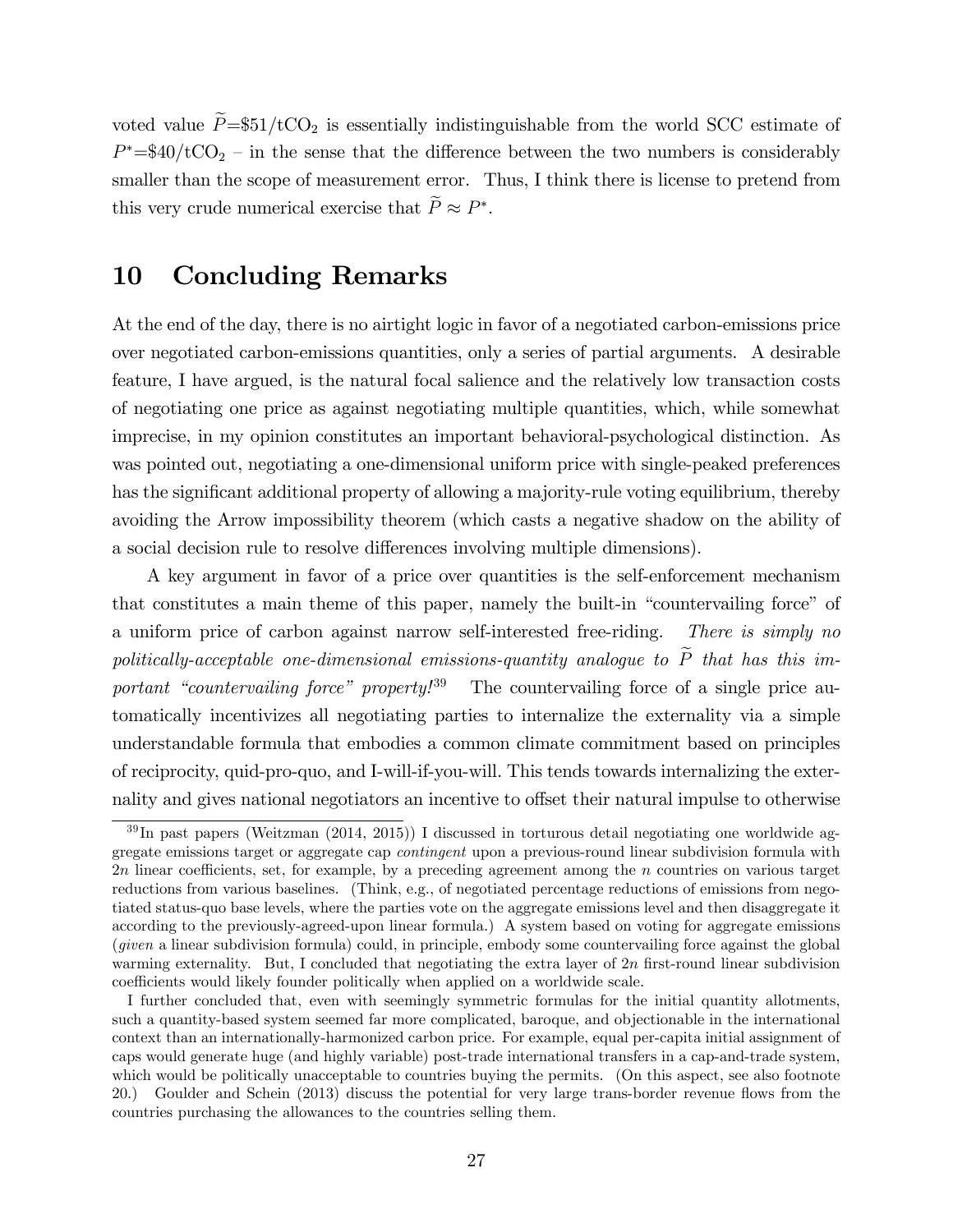bargain for a low price. The model of a WCA in this paper tried to formalize this aspect. I think the paper is suggesting that the majority-rule-voted WCA price on carbon emissions of  $P$  might come tolerably close to the world SCC of  $P^*$ . Several special cases supported this tentative conclusion, as did a very crude numerical example.

My argument here is sufficiently abstract that it is open to enormous amounts of criticism on many different levels. There are so many potential complaints that it would be incongruous to list them all and attempt to address them one by one. These many potential criticisms notwithstanding, I believe the argument here is exposing a fundamental countervailing-force argument that deserves to be highlighted.

Because the formulation is at such a high level of abstraction, it has blurred the distinction between a carbon price and a carbon tax. As was previously noted, the important thing is acquiescence by each nation to a binding minimum price on carbon emissions, not the particular internal mechanism by which this obligation is met. An international system of equal national carbon taxes with revenues kept in the taxing country is a relatively simple and transparent way to achieve internationally-harmonized carbon prices. But it is not absolutely necessary for the conclusions of this paper. In principle, nations or regions could meet the obligation of a uniform minimum price on carbon emissions by whatever internal mechanism they choose  $-$  a tax, a cap-and-trade system with a price floor, some other hybrid system, or whatever else results in an observable price of carbon not below the uniform minimum.<sup>40</sup>

Of course any nation or region could choose to impose a carbon tax or price above the international minimum, for reasons of public health, traffic congestion, or something else.<sup>41</sup> The hope is that even a low positive initial value of a universal minimum carbon tax or price could be useful for gaining confidence and building trust in this price-based international architecture.

The purpose of this paper is primarily expository and exploratory. Any serious proposal to resolve the global warming externality will face a seemingly overwhelming array of practical administrative obstacles and will need to overcome powerful vested interests. That

 $40A$  worldwide uniform minimum carbon price could theoretically be attained in a worldwide cap-and-trade system by setting it as a floor, which could be enforced by making it a reserve price of permits actualized by a hypothetical international agency that buys up excess permits whenever the price falls below the floor. Alas, such a mechanism invites its own free-rider problem, because each nation has an incentive not to spend its own money, but for other nations to spend their money to buy up excess permits. Alternatively, a hypothetical worldwide consignment auction for carbon permits with a uniform reserve price might work in theory but seems highly impractical in practice. Again here, there is a marked distinction between the simplicity of a one-dimensional price-tax and the complexity of negotiating a multidimensional quantitybased binding agreement among many different nations.

 $^{41}$ Parry (2016) argues that the national efficiency price of carbon emissions, even without accounting for climate change, is substantial for many countries.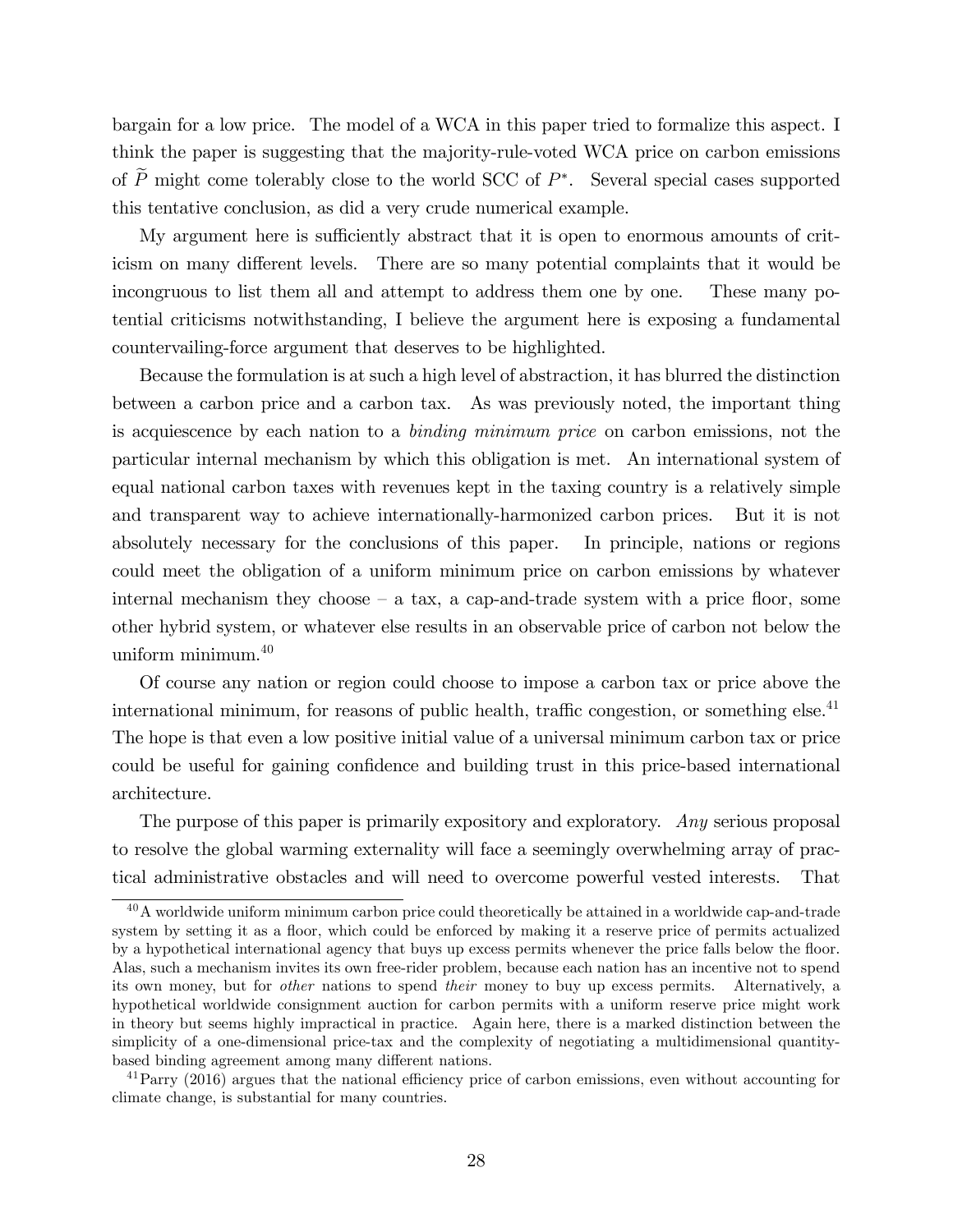is the nature of the global warming externality problem. The theory of this paper seems to suggest that negotiating a uniform minimum price on carbon emissions can have several desirable properties, including, especially, helping to internalize the global warming externality. To fully defend the relative "practicality" of what I am proposing would probably require a book-length treatment, not a paper. In any event, this paper is not primarily about practical considerations of international negotiations. I leave that important task mostly to others.<sup>42</sup> However, I do want to mention just a few real-world considerations that have been left out of my mental model yet seem especially pertinent.

It might be argued that the real problem with a WCA is getting parties to agree to participate in it in the first place. If  $n$  greenfund transfer payments are required to get  $n$  countries to agree in the first place to vote on a uniform carbon price, then it might be argued that this constitutes an  $n$ -dimensional negotiating problem akin in complexity to assigning n allowance caps (with n transfer payments) in a worldwide cap-and-trade system. Considering the many behavioral-psychological-economic arguments favoring a single carbon price that have been made throughout this paper, I simply find it difficult to believe this argument. My tentative  $(f$  non-airtight) conclusion: it is difficult to get nations to agree to *anything* on climate change, but negotiating one universal price is *relatively* easier than negotiating n quantities. Note also that the WCA proposal has a built-in voting mechanism for dealing automatically with changes, whereas  $n$  emissions quotas with  $n$  transfer payments would have to be renegotiated every time there is a significant change. To recapitulate in one sentence here the basic premise of this paper: a uniform global tax-like price on carbon emissions, whose revenues each country retains, can provide a focal point for a reciprocal common commitment, whereas quantity targets, which do not nearly as readily present such a single focal point, have a tendency to rely ultimately on individual commitments.

A truly critical issue is that a binding international agreement on a WCA-voted uniform minimum carbon tax or price requires some serious mechanism to induce participation and compliance. Perhaps greenfund transfer payments might help (and there is no contradiction in having a WCA with such side payments), but these, like mandatory quantity targets, would likely involve tricky multidimensional multinational negotiations where it is difficult to avoid self-interested free-riding. For enforcement, to make sure the uniform WCA pricetax is actually imposed, perhaps there is no practical alternative to using the international trading system for applying tariff-based penalties on imports from non-complying nations. Cooper (2010) has argued for an expansive interpretation whereby the internationally agreed charge on carbon emissions would be considered a cost of doing business, such that failure to pay the charge would be treated as a subsidy that is subject to countervailing duties under

 $42$ See, e.g., Bodansky  $(2010)$  or Barrett  $(2005)$ .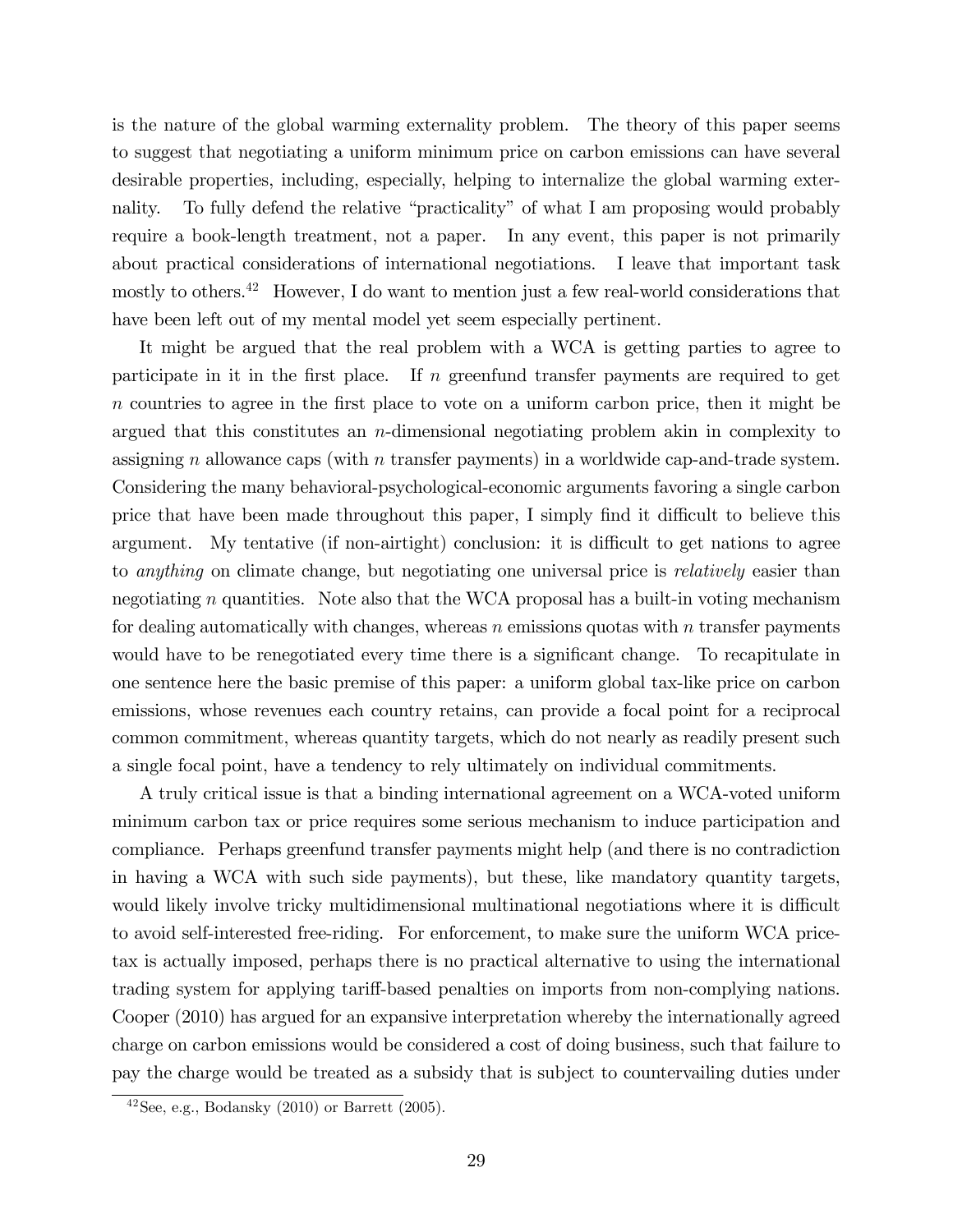existing provisions of the World Trade Organization.<sup>43</sup>

Remember, the top-down WCA approach of this paper is predicated in the first place on a future situation where the climate change problem has become sufficiently threatening on a worldwide grassroots level that world public opinion is ready to condone truly novel world governance structures. The ultimate justification of the WCA approach is that big new problems, like the grave threat of catastrophic climate change, may require big new solutions. Desperate times demand desperate measures. Tampering with free trade via tariff-based penalties on countries that refuse to participate in the WCA should be seen as a unique exception to the basic principle of free trade, which exception is predicated on a widespread perception that climate change is edging towards bringing catastrophic effects.

In a far-sighted paper, William Nordhaus (2015) advocates a uniform border tariff on imports from non-member countries imposed by a voluntary "climate club" of member nations. Members of the climate club agree to impose on themselves a harmonized carbon price, along with free trade amongst themselves, accompanied by a stiff ad valorem tariff on imports from outsiders. The climate club is thus a kind of customs union because this trade bloc is composed of a free trade area with a common external tariff on the rest of the world. Nordhaus argues empirically that a price of \$25 per ton of  $CO<sub>2</sub>$  along with an ad valorem border tariff of  $5\%$  achieves high participation rates where an overwhelming majority of emitting nations, acting in their own self-interest, will wish to join the climate  $\text{club.}^{44}$ 

The WCA proposal of this paper can fit well with the Nordhaus climate-club idea. A perhaps loose end in the Nordhaus approach concerns what should be the negotiated universal club price of carbon emissions. As has already been pointed out, it is useful to have some concrete fallback decision mechanism behind vague "negotiations" because even with the focus on a one-dimensional harmonized carbon price, there are bound to be disagreements, whose resolution is unclear, about what that common price should be. A WCA addresses this issue concretely and allows for a flexible price by majority rule as conditions change and circumstances warrant.

I close by noting again that global warming is an extremely serious as-yet-unresolved international public goods problem. With the failure of a Kyoto-style top-down approach, the world has seemingly given up on a comprehensive global design, focusing instead in the 2015 Paris COP21 Accord on essentially voluntary bottom-up nationally determined contributions. These partial measures are laudable, but they seem to me to be far from

<sup>&</sup>lt;sup>43</sup>See also the discussion of the legality of such sanctions under WTO provisions in Metcalf and Weisbach (2009).

 $^{44}$ A climate club with less than total world participation of major CO<sub>2</sub> emitters will under-supply abatement, but if Nordhaus (2015) is correct, the actual participation rate is likely to be close to 100%.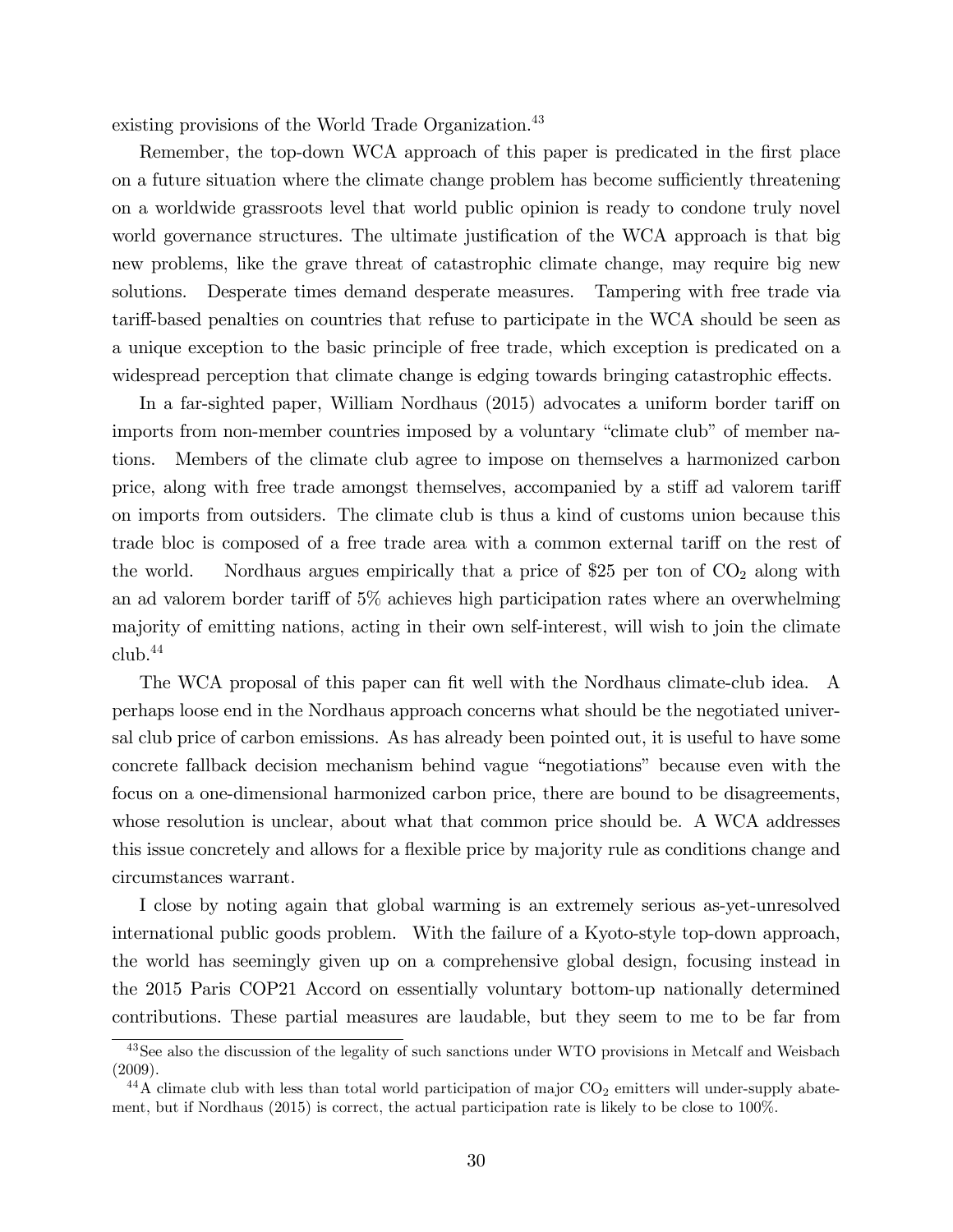constituting a socially adequate response to the global warming externality. Perhaps, as this paper has emphasized, a quantity-based focus on negotiating emissions caps embodies a The arguments of this paper suggest a way in which voting on a binding bad design flaw. internationally-harmonized nationally-collected minimum tax or price on carbon emissions might help to internalize the global warming externality by empowering an "I will if you will" approach.

#### References

- [1] Barrett, Scott (2005). Environment and Statecraft: The Strategy of Environmental Treaty Making. Oxford: Oxford University Press.
- [2] Bodansky, Daniel (2010). The Art and Craft of International Environmental Law. Cambridge: Harvard University Press.
- [3] Borenstein, Severin  $(2016).$ "Fixing" major flaw  $\operatorname{in}$ cap-and-trade."  $\rm a$ https://energyathaas.wordpress.com/2016/08/15/fixing-a-major-flaw-in-cap-and $trade/$
- [4] Colman, A. M. (2006). "Thomas C. Shelling's psychological decision theory: Introduction to a special issue." *Journal of Economic Psychology*, 27: 603-608.
- [5] Cooper, Richard N. (2010). "The Case for Charges on Greenhouse Gas Emissions." In Joseph Aldy and Robert Stavins (eds), *Post-Kyoto International Climate Policy: Architectures for Agreement*, Cambridge University Press.
- [6] Cramton, Peter, Axel Ockenfels, and Steven Stoft (2015). "An International Carbon-Price Commitment Promotes Cooperation." Economics of Energy & Environmental Policy,  $4(2)$ : 37-50.
- [7] Goulder, Lawrence H. (2002). *Environmental Policy Making in Economies with Prior* Tax Distortions. Amherst MA: Edward Elgar.
- [8] Goulder, Lawrence H., and Andrew R. Schein (2013). "Carbon Taxes vs. Cap and Trade: A Critical Review." Climate Change Economics 4(3): 1-28.
- [9] Harrison, Kathryn (2013). "The Political Economy of British Columbia's Carbon Tax." OECD *Environment Working Papers*, No. 63, OECD Publishing.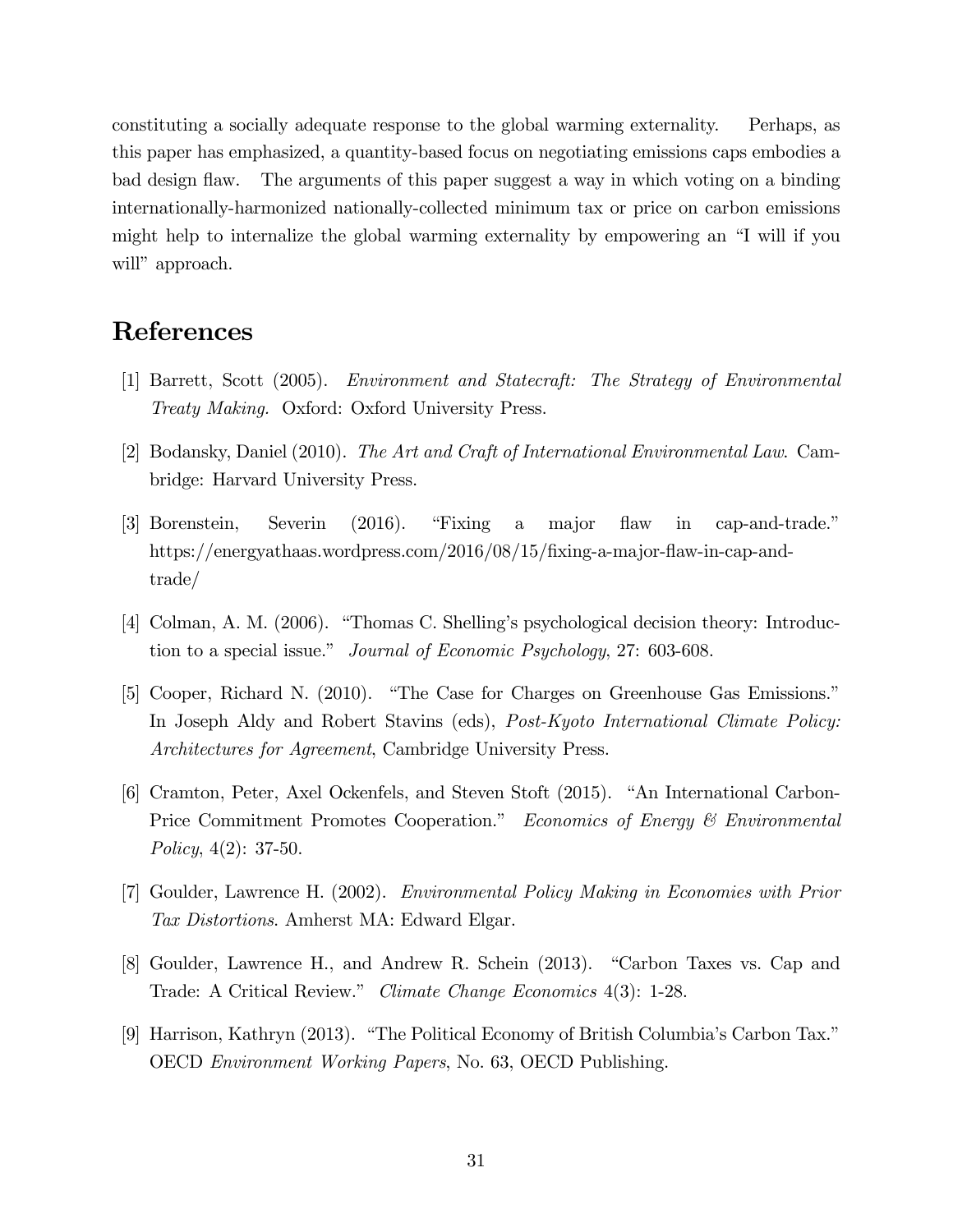- [10] Interagency Working Group on Social Cost of Carbon (2015). United States Government Technical Update of the Social Cost of Carbon for Regulatory Impact Analysis Under Executive Order 12866, revised July 2015.
- [11] Jorgenson, D. W., R. J. Goettle, M. S. Ho, and P. J. Wilcoxen (2013). Double Dividend: *Environmental Taxes and Fiscal Reform in the United States.* Cambridge MA: MIT Press.
- [12] Keohane, Robert O., and Michael Oppenheimer (2016): "Paris: Beyond the Climate Dead End through Pledge and Review?"; forthcoming in *Politics and Governance*  $(\text{http://beliefcenter.ksg.harvard.edu/files/dp85-keohane-oppenheimer.pdf})$
- [13] Kotchen, Matthew J. (2016). "Which Social Cost of Carbon? A Theoretical Perspective." NBER Working Paper No. 22246.
- [14] Libecap, Gary D. (2013). "Addressing Global Environmental Externalities: Transaction Costs Considerations." Journal of Economic Literature, 52(2): 424-79.
- [15] MacKay, D. P., P. Cramton, A. Ockenfels and S. Stoft  $(2015)$ . "Price carbon I will if you will." *Nature* 526, 315-316.
- [16] Mas-Collell, Andreu, Michael Whinston, and Jerry Green (1995). *Microeconomic Theory.* New York: Oxford University Press.
- [17] McKinsey Company (2009). Pathways to a Low-Carbon Economy: Version 2 of the Global Greenhouse-Gas Abatement Cost Curve. Available at www.mckinsey.com.
- [18] Metcalf, Gilbert E., and David Weisbach (2009). "The Design of a Carbon Tax." Harvard Environmental Law Review 33.2: 499-556.
- [19] Metcalf, Gilbert E., and James Stock (2015). "Integrated Assessment Models and the Social Cost of Carbon: A Review and Assessment." Available at http://works.bepress.com/gilbert metcalf/114/.
- [20] Nordhaus, William D. (2013). The Climate Casino: Risk, Uncertainty, and Economics for a Warming World. New Haven: Yale University Press.
- [21] Nordhaus, William D. (2015). "Climate Clubs: Designing a Mechanism to Overcome Free-riding in International Climate Policy." American Economic Review 105 (4); 1339-1370.